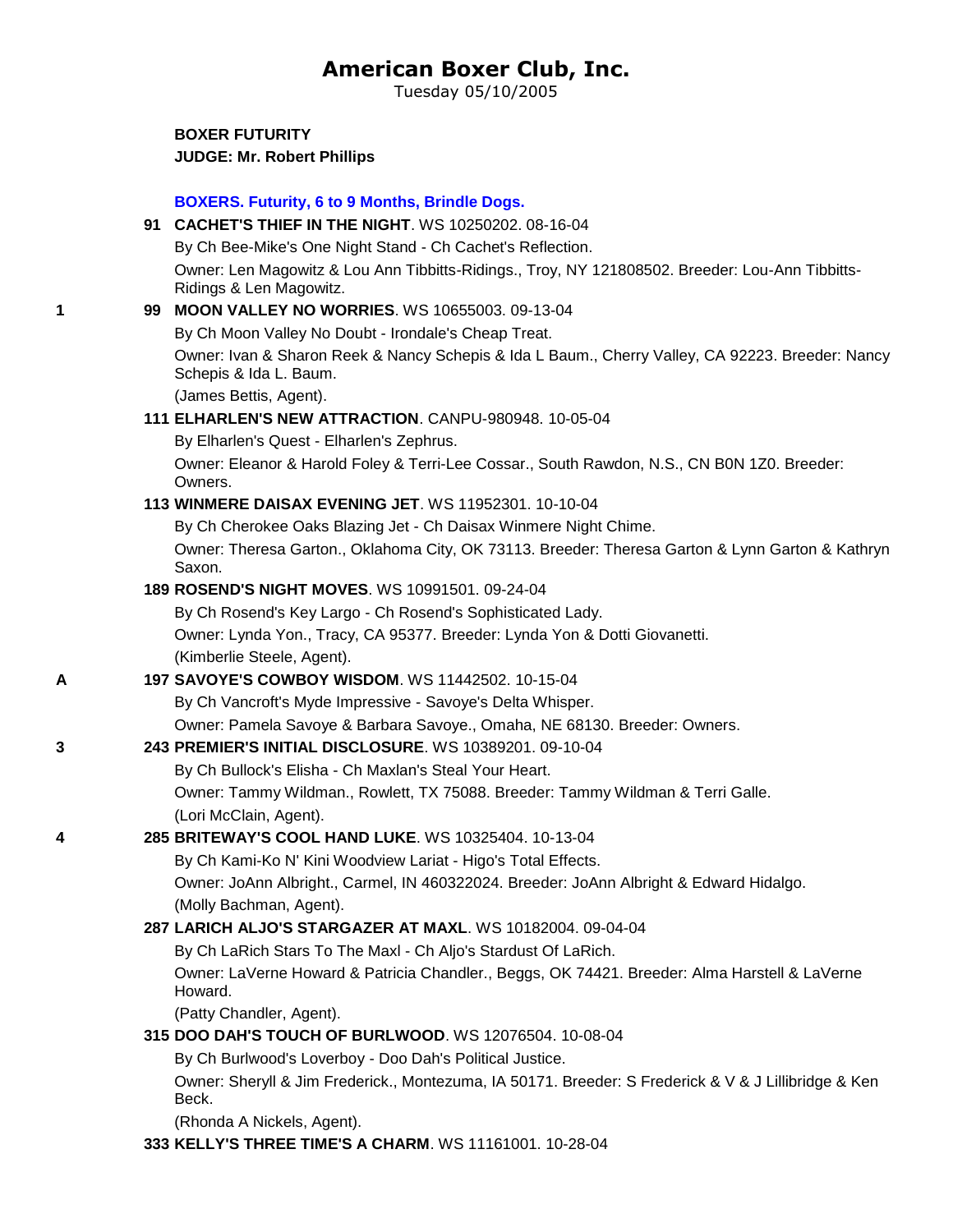By Ch Ruffian's Alleged - Ch Kelly's Darlin Deidra.

Owner: Susan L Kelly., Kenner, LA 700627009. Breeder: Susan L Kelly.

# **369 [JUST-A-WYN'S GOLD'S BOY AT HEARTACRES](http://canis.infodog.com/files/bdogrsl1.prg;makc=WS--10645803;mdog=Just-A-Wyn_s_Gold_s_Boy_AT_Heartacres;wins=all)**. WS--10645803. 11-07-04

By Ch Logan Elms Run At Heartacres - Ch Just-A-Wyn's 24K. Gold.

Owner: Mary Lyn Wyneski & Sherry Glatte., Elyria, OH 44035. Breeder: Ashley & Mary Lynn Wyneski.

## **2 371 [LUTON'S CLASSIC BENTLEY L.T.D. .](http://canis.infodog.com/files/bdogrsl1.prg;makc=WS_10411601;mdog=Luton_s_Classic_Bentley_L.T.D._.;wins=all)**. WS 10411601. 10-17-04

By Ch Luton's My Lucky Charm - Luton's Mystical Charmed Piper.

Owner: Sandra A Greene., Garden Grove, CA 928406012. Breeder: Sandra A Greene & Nicole S Greene.

(Sonda Peterson, Agent).

### **399 [HABERL'S HEARTACRE U GOT IT](http://canis.infodog.com/files/bdogrsl1.prg;makc=WS_10993904;mdog=Haberl_s_Heartacre_U_Got_It;wins=all)**. WS 10993904. 11-04-04

By Ch Josha's Linebacker CD LOM - Ch Banta-Reigel's Sizzlin Sensation CD. Owner: Jo A Haberl., Brooksville, FL 34601. Breeder: Jo A Haberl & B Barnhart. (B J Barnhart, Agent).

### **407 [BREHO I BEE SMOKIN'](http://canis.infodog.com/files/bdogrsl1.prg;makc=WS_09938802;mdog=Breho_I_Bee_Smokin_;wins=all)**. WS 09938802. 09-13-04

By Ch Hi Master's Regal Fire Lord CD - Ch Breho I Bee Blazin'.

Owner: Brenda Stuckey & Theresa Galle., Jonesboro, LA 71251. Breeder: Brenda Stuckey & Theresa Galle.

## **481 [MYDE'S IMPRESSIVE I AM](http://canis.infodog.com/files/bdogrsl1.prg;makc=WS_11054801;mdog=Myde_s_Impressive_I_Am;wins=all)**. WS 11054801. 10-13-04

By Ch Vancroft's Myde Impressive - Savoye's Cinderella Sundance. Owner: Debi Bedford., Stanwood, IA 52337. Breeder: Debi Bedford & Pamela Savoye. (Pamela Savoye, Agent).

### **491 [BRAVO'S STARLIGHT DANCER](http://canis.infodog.com/files/bdogrsl1.prg;makc=WS_09940607;mdog=Bravo_s_Starlight_Dancer;wins=all)**. WS 09940607. 08-24-04

By Ch Bravo's Orion V Kiebla - Bravo's Domino V Adlin. Owner: Susan Finley., Louisville, KY 40291. Breeder: Susan Finley & Joyce Campbell DVM. (Tami Mishler, Agent).

## **541 [BRITLYN'S LONETREE WILLIAM WALLACE](http://canis.infodog.com/files/bdogrsl1.prg;makc=WS_10500202;mdog=Britlyn_s_Lonetree_William_Wallace;wins=all)**. WS 10500202. 09-23-04

By Ch Triple Crown's Golden Bear - Britlyn's Future Attraction. Owner: Steve Harris & Cheryl Hill., Scottsdale, AZ 85259. Breeder: Britlyn Boxers. (Gary Steele, Agent).

### **549 [PIGEONWOODS CHARLIE MY BOY](http://canis.infodog.com/files/bdogrsl1.prg;makc=WS_10461102;mdog=Pigeonwoods_Charlie_My_Boy;wins=all)**. WS 10461102. 10-20-04

By Boxella's Mario Valentino - Schoenschauer Von Bethal. Owner: Katharina C Gatz., Hampshire, IL 601408349. Breeder: Katharina C. Gatz. (Sherry Canciamille, Agent).

### **BOXERS. Futurity, 6 to 9 Months, Fawn Dogs.**

**2 11 [ALJO'S IMAGE OF LARICH](http://canis.infodog.com/files/bdogrsl1.prg;makc=WS_10182006;mdog=Aljo_s_Image_Of_LaRich;wins=all)**. WS 10182006. 09-04-04 By Ch LaRich Stars To The Maxl - Ch Aljo's Stardust Of LaRich. Owner: Alma Hartsell & LaVerne Howard., Tulsa, OK 74128. Breeder: Alma Harstell & LaVerne Howard. (Lori McClain, Agent).

# **17 [MANTLE N EMERALD'S SMACKDOWN](http://canis.infodog.com/files/bdogrsl1.prg;makc=WS_11698101;mdog=Mantle_N_Emerald_s_Smackdown;wins=all)**. WS 11698101. 10-01-04

By Ch Bentbrook's Time To Ascend - Ch Emerald's Shaken Not Stirred. Owner: Grace Kastik., Big Valley, CN T0J0G0. Breeder: Grace Kastik, Sarah Neely & Renee Emerson. (Wendy Bettis, Agent).

# **39 [DETER'S INTEGRITY](http://canis.infodog.com/files/bdogrsl1.prg;makc=WS_10745001;mdog=Deter_s_Integrity;wins=all)**. WS 10745001. 08-18-04 By Ch Pinebrook's Determination - Pinebrook Magic Moment No Angel. Owner: Carol & Bob McCormick., Cleveland, OH 44111. Breeder: Carol McCormick.

**A 47 [LUTON'S MY CHARMING DALLAS COWBOY](http://canis.infodog.com/files/bdogrsl1.prg;makc=WS_10411611;mdog=Luton_s_My_Charming_Dallas_Cowboy;wins=all)**. WS 10411611. 10-17-04

By Ch Luton's My Lucky Charm - Luton's Mystical Charmed Piper. Owner: Kathleen Hall & Sandra A Greene., Dallas, TX 752303213. Breeder: Sandra A Greene & Nicole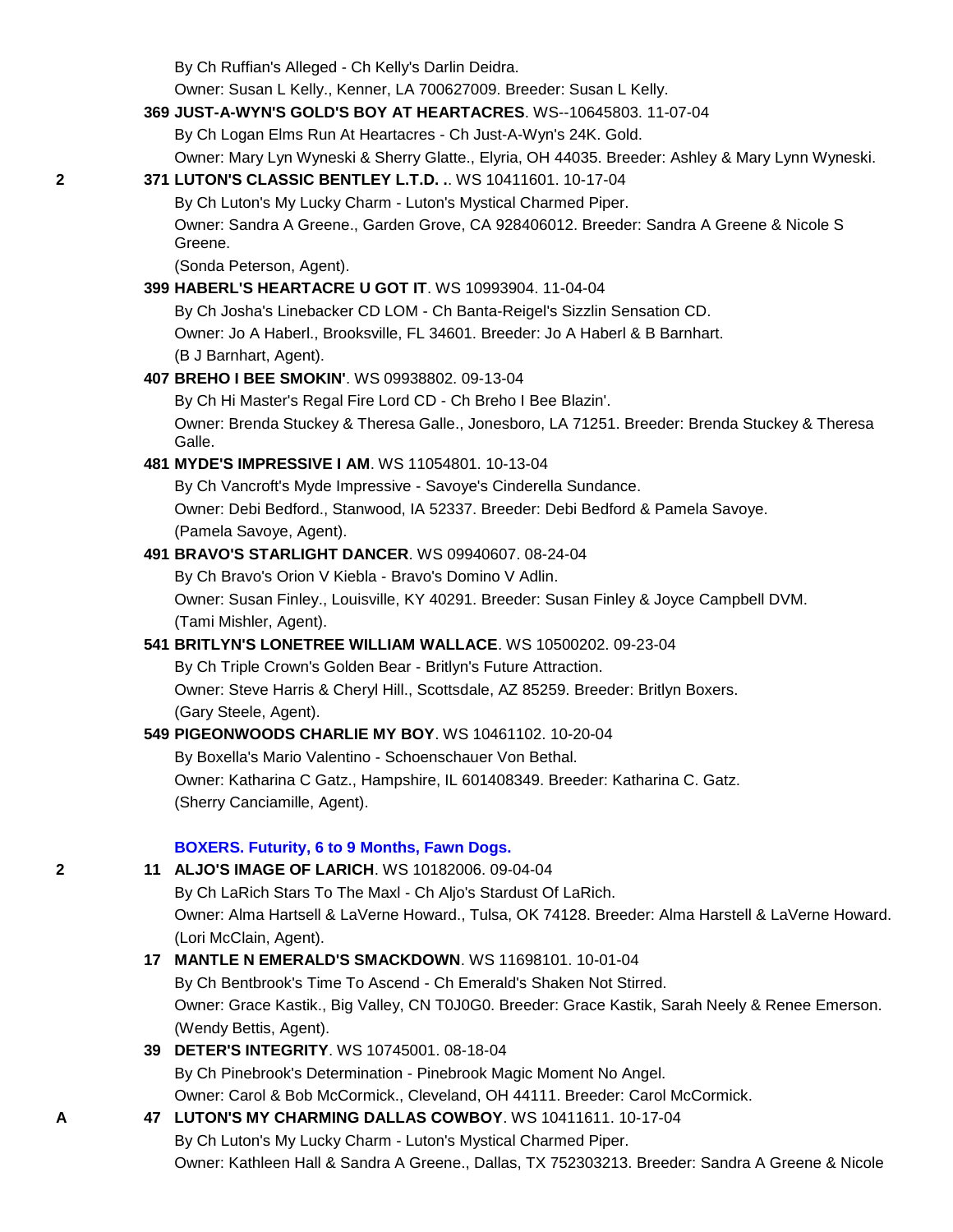S Greene.

(Sonda Peterson, Agent).

### **61 [KAJA'S MAINTENCE MAN](http://canis.infodog.com/files/bdogrsl1.prg;makc=WS_10656701;mdog=Kaja_s_Maintence_Man;wins=all)**. WS 10656701. 09-12-04

By Ch Kaja's Doc Elliott - Ch Kaja's Kami-O.

Owner: Janet E Smith & Brittany R Drye., Clarkston, MI 48346. Breeder: Janet E Smith & Brittany R Drye.

### **65 [DRACO Y NANTESS LAST FANDANGO](http://canis.infodog.com/files/bdogrsl1.prg;makc=WS_11373304;mdog=Draco_Y_Nantess_Last_Fandango;wins=all)**. WS 11373304. 09-20-04

By Fandango's Forest - Ch Adellia's Annie With Luv By Bridger.

Owner: Linda A Kulow & Nancy & Tessie Savage., Plymouth, WI 530731218. Breeder: Linda A Kulow & Nancy & Tessie Savage.

### **105 [ELHARLEN'S OPENING ACT](http://canis.infodog.com/files/bdogrsl1.prg;makc=CAN.PU_981114;mdog=Elharlen_s_Opening_Act;wins=all)**. CAN.PU 98111. 10-29-04

By Elharlen's Quest - Elharlen's Buena Vista.

Owner: Larry Strong & TerriLee Cossar & Eleanor & Harold Foley., South Rawdon,N.S., CN B0N 1Z0. Breeder: Eleanor & Harold Foley,Terri-Lee Cossar.

### **143 [HABERL'S HEART ACRE BLUESMAN](http://canis.infodog.com/files/bdogrsl1.prg;makc=WS_10993903;mdog=Haberl_s_Heart_Acre_Bluesman;wins=all)**. WS 10993903. 11-04-04

By Ch Josha's Linebacker CD - Ch Banta-Riegel's Sizzlin Sensation CD.

Owner: Mary Alencewicz & Don Garrett & J Haberl & B J Barnhart., Montverde, FL 34756. Breeder: Jo Ann Haberl & B J Barnhart.

### **195 [SAPPHIRE'S TANGO OF FLASHPOINT](http://canis.infodog.com/files/bdogrsl1.prg;makc=WS_09999001;mdog=Sapphire_s_Tango_Of_Flashpoint;wins=all)**. WS 09999001. 08-25-04

By Ch Flashpoint's Dreaming of Kateau - Sapphire's Tulane Trips. Owner: Shelly Williams., DeSoto, MO 63020. Breeder: Shelly Williams. (Christa Chiaurro, Agent).

### **3 269 [DONRAY'S SHOWDOWN AT WESTHAVEN](http://canis.infodog.com/files/bdogrsl1.prg;makc=WS_10447003;mdog=Donray_s_Showdown_At_Westhaven;wins=all)**. WS 10447003. 10-19-04

By Ch Kenasher's Hired Gun - Ch Donray's Mist Of The Lake.

Owner: Dave & Tami Westendorf Sharon Darby., Powder Springs, GA 30127. Breeder: Donald Norred & Ray Bateman.

(Rick Justice, Agent).

### **353 [FLB FASCINATING RHYTHM](http://canis.infodog.com/files/bdogrsl1.prg;makc=WS_10888001;mdog=FLB_Fascinating_Rhythm;wins=all)**. WS 10888001. 09-12-04

By Ch Shadow's Nairobi - FLB Woods End Gotta Luv Her. Owner: Jeri Boccio., Brewster, MA 02631. Breeder: Jeri Boccio. (Debbie Struff, Agent).

## **365 [NANTESS DARCO'S SUGAR DADDY](http://canis.infodog.com/files/bdogrsl1.prg;makc=WS_11373303;mdog=Nantess_Darco_s_Sugar_Daddy;wins=all)**. WS 11373303. 09-20-04

By Fandango's Forest - Ch Adellin's Annie With Luv By Bridger.

Owner: Nancy & Tessie Savage & Linda Kulow & Elfren Sote., Table Grove, IL 61482. Breeder: Nancy & Tessie Savage & Linda Kulow.

## **1 375 [MOON VALLEY NO FOOLIN'](http://canis.infodog.com/files/bdogrsl1.prg;makc=WS_10655005;mdog=Moon_Valley_No_Foolin_;wins=all)**. WS 10655005. 09-13-04

By Ch Moon Valley No Doubt - Irondale's Cheap Treat.

Owner: Nancy Schepis & Ida Baum & Eleanor Linderholm Wood., Glendale, AZ 85304. Breeder: Nancy Schepis & Ida Baum.

## **393 [HEART ACRE'S JUSTAWYN GOLD MEDAL](http://canis.infodog.com/files/bdogrsl1.prg;makc=WS_10645801;mdog=Heart_Acre_s_Justawyn_Gold_Medal;wins=all)**. WS 10645801. 11-07-04

By Ch Logan Elm Runs At Heart Acres - Ch Just-A-Wyn's 24K Gold.

Owner: Dr James & Priscilla Kilman & Ashley Wynieski., Grove City, OH 43123. Breeder: Ashley & Mary Lyn Wynieski.

# **4 507 [IRONDALE-N-MOON VALLEY'S I DA BOMB](http://canis.infodog.com/files/bdogrsl1.prg;makc=WS_10655001;mdog=Irondale-n-Moon_Valley_s_I_Da_Bomb;wins=all)**. WS 10655001. 09-13-04

By Ch Moon Valley No Doubt - Irondale's Cheap Treat.

Owner: Brett & Kellie Doty., Temecula, CA 92592. Breeder: Nancy Schepis & Ida L Baum. (James Bettis, Agent).

## **511 [LOGAN ELM'S WHAT YOU GONNA BE](http://canis.infodog.com/files/bdogrsl1.prg;makc=WS_10986302;mdog=Logan_Elm_s_What_You_Gonna_Be;wins=all)**. WS 10986302. 10-02-04

By Ch Raklyn's Stealing The Show - Logan Elm's Little Miss Magic.

Owner: Mary Gambill & Doug Gambill & Kari Hammer-Phillips., Stoutsville, OH 43154. Breeder: Kari Hammer-Phillips & Jeff Phillips.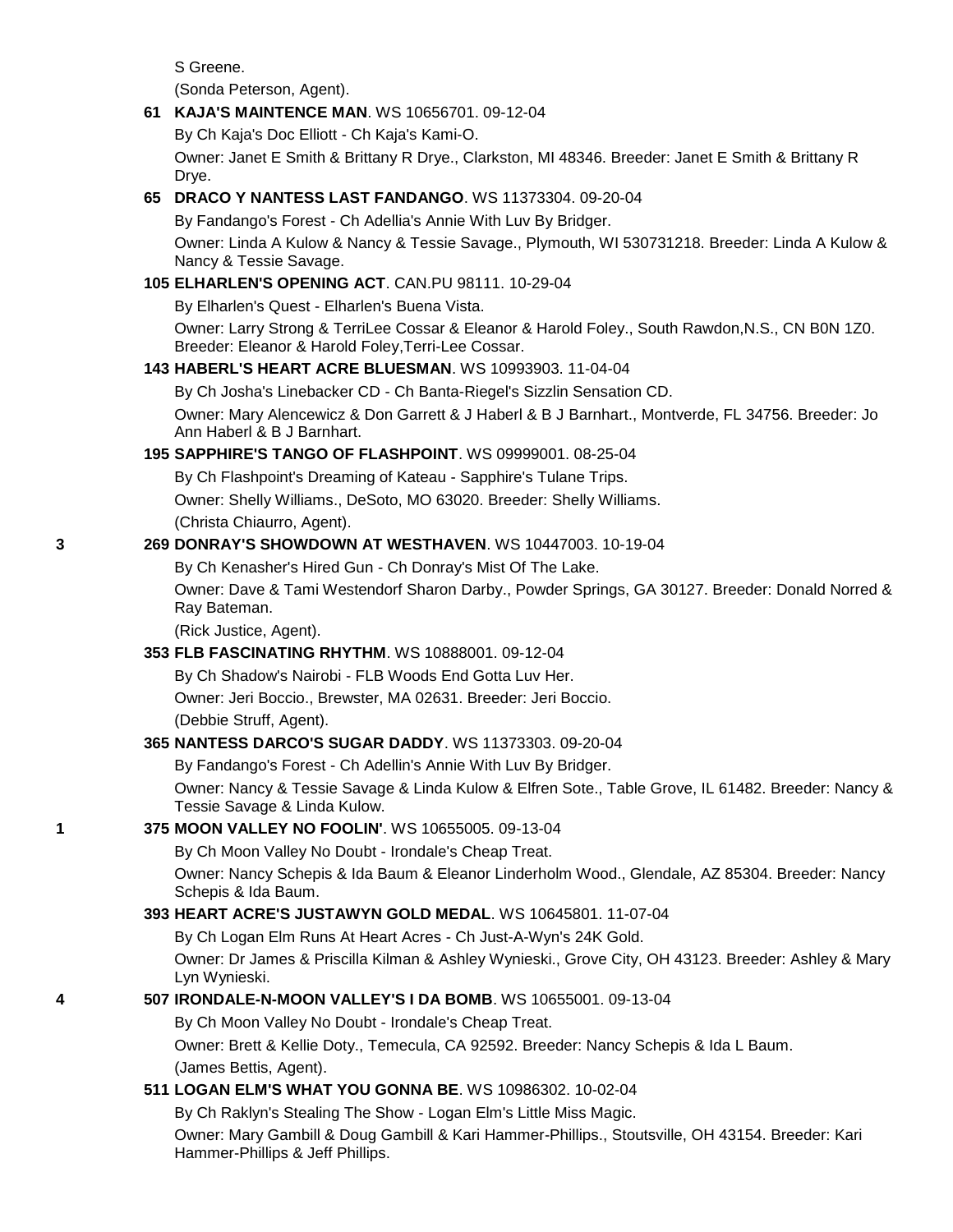#### **515 [ELHARLEN'S ORIENT EXPRESS](http://canis.infodog.com/files/bdogrsl1.prg;makc=CN.PU_981117;mdog=Elharlen_s_Orient_Express;wins=all)**. CN.PU 981117. 10-29-04

By Elharlen's Quest - Elharlen's Buena Vista.

Owner: Larry Strong & TerriLee Cossar & Eleanor & Harold Foley., South Rawdon,N.S., CN B0N 1Z0. Breeder: Owners.

### **519 [STANDING-O CJ OF WILMORKANTO](http://canis.infodog.com/files/bdogrsl1.prg;makc=WS_10845303;mdog=Standing-O_CJ_Of_Wilmorkanto;wins=all)**. WS 10845303. 11-03-04

By Ch Shadow's Nairobi - Ch Standing-O Bridget Bardo.

Owner: Jane Wilkinson & Kathy Frohock & Richard Morton., Springfield, MA 01104. Breeder: Pamela Shaw George.

(Marianne Claflin, Agent).

#### **553 [HOLIFIELD'S AVIATOR](http://canis.infodog.com/files/bdogrsl1.prg;makc=PU985782CAN;mdog=Holifield_s_Aviator;wins=all)**. PU985782CAN. 10-28-04

By Aracrest Chase A Dream - Holifield's Cosmic Girl.

Owner: Kevin Serjeant., Whitby ON, CN L1N 9H7. Breeder: Shannon Bouwman & Norah McGriskin.

### **561 [CACHET'S MIDSUMMER NIGHT'S DREAM](http://canis.infodog.com/files/bdogrsl1.prg;makc=WS_10250203;mdog=Cachet_s_Midsummer_Night_s_Dream;wins=all)**. WS 10250203. 08-16-04

By Ch Bee-Mike's One Night Stand - Ch Cachet's Reflection. Owner: Victor & Judy Zancan., Springfield, MA 011281340. Breeder: Len Magowitz & Lou Ann Tibbitts Ridings.

### **585 [DONRAY'S HIRED GUN SHOOTOUT](http://canis.infodog.com/files/bdogrsl1.prg;makc=WS_10447001;mdog=Donray_s_Hired_Gun_Shootout;wins=all)**. WS 10447001. 10-19-04

By Ch Kenasher's Hired Gun - Ch Donray's Mist Of The Lake. Owner: Ray Bateman & Don Norred., Duluth, GA 30096. Breeder: Ray Bateman & Don Norred. (Sherry Johnson, Agent).

### **BOXERS. Futurity, 9 to 12 Months, Brindle Dogs.**

# **9 [FUERST'S BIG TIME TROUBLE MAKER](http://canis.infodog.com/files/bdogrsl1.prg;makc=WS_09214201;mdog=Fuerst_s_Big_Time_Trouble_Maker;wins=all)**. WS 09214201. 06-26-04 By Ch Flashpoint's Dreaming Of Kateau - Fuerst's Texas Butterfly. Owner: Gary & Peggy Fuerst., Fenton, MO 63026. Breeder: Gary Fuerst & Peggy Fuerst. (Christa Chiaurro, Agent).

### **23 [RAYPAT'S STEEL CURTAIN](http://canis.infodog.com/files/bdogrsl1.prg;makc=WS_08858406;mdog=Raypat_s_Steel_Curtain;wins=all)**. WS 08858406. 05-18-04

By Ch Raklyns Stealing The Show - Raypat's It's About Time. Owner: Stephanie Scibienski & Heather Wyman & Lisa Holden., Pittsburgh, PA 152282582. Breeder: Pat Kisselovich & Lisa Holden.

### **41 [LYNBARY'S MOTOWN](http://canis.infodog.com/files/bdogrsl1.prg;makc=PN975107CAN;mdog=Lynbary_s_Motown;wins=all)**. PN975107CAN. 07-26-04

By Aracrest's Jasselin - Ch Lynbary's Showtime Sierra.

Owner: Leanne & Lynn & Barry Green., Ormstown QB, CN J0S 1K0. Breeder: Leanne & Lynn & Barry Green.

### **95 [HEARTSTRUCK'S RUMBLIN' THUNDER](http://canis.infodog.com/files/bdogrsl1.prg;makc=WS_09215001;mdog=Heartstruck_s_Rumblin__Thunder;wins=all)**. WS 09215001. 07-14-04

By Ch Burlwood's Thunderstruck - Ch Burlwood's The Golden One.

Owner: Mary M & Fred L Josjor & Rhonda A Nickels., Omaha, NE 681171946. Breeder: Mary M Josjor & Fred Josjor.

### **147 [HEARTSTRUCK'S BIG BAD THUNDER](http://canis.infodog.com/files/bdogrsl1.prg;makc=WS_09215006;mdog=Heartstruck_s_Big_Bad_Thunder;wins=all)**. WS 09215006. 07-14-04

By Ch Burlwood's Thunderstruck - Ch Burlwood's The Golden One.

Owner: Mary M & Fred L Josjor & Rhonda A Nickels., Omaha, NE 681171946. Breeder: Mary M Josjor & Fred Josjor & Rhonda Nickels.

### **155 [RUFFS MYTHICAL BLUE DIAMOND](http://canis.infodog.com/files/bdogrsl1.prg;makc=WS_09618603;mdog=Ruffs_Mythical_Blue_Diamond;wins=all)**. WS 09618603. 07-05-04

By Ch Ruffian's Patent Pending - Bolducs Diamond In The Ruff. Owner: Keith Fry & Denise Fry & Ike Liotto., Raceland, LA 70394. Breeder: Denise Fry & Keith Fry & Ike Liotto.

### **161 [KELLYMAR'S DAKOTA BLACK DIAMOND](http://canis.infodog.com/files/bdogrsl1.prg;makc=WS_09201301;mdog=Kellymar_s_Dakota_Black_Diamond;wins=all)**. WS 09201301. 06-01-04

By Ch Kellymar's Supreme Decision - Kellymars Amber Jade.

Owner: Kristi Lowstetter., Perkasie, PA 18944. Breeder: Mary Leibensperger & L Rosen & J Loeb.

**1/BPF 171 [LYNBARY'S SIGNATURE SUPREME](http://canis.infodog.com/files/bdogrsl1.prg;makc=PN957020CAN;mdog=Lynbary_s_Signature_Supreme;wins=all)**. PN957020CAN. 07-02-04 By Lynbary's Motivator - Lynbary's Earth Angel.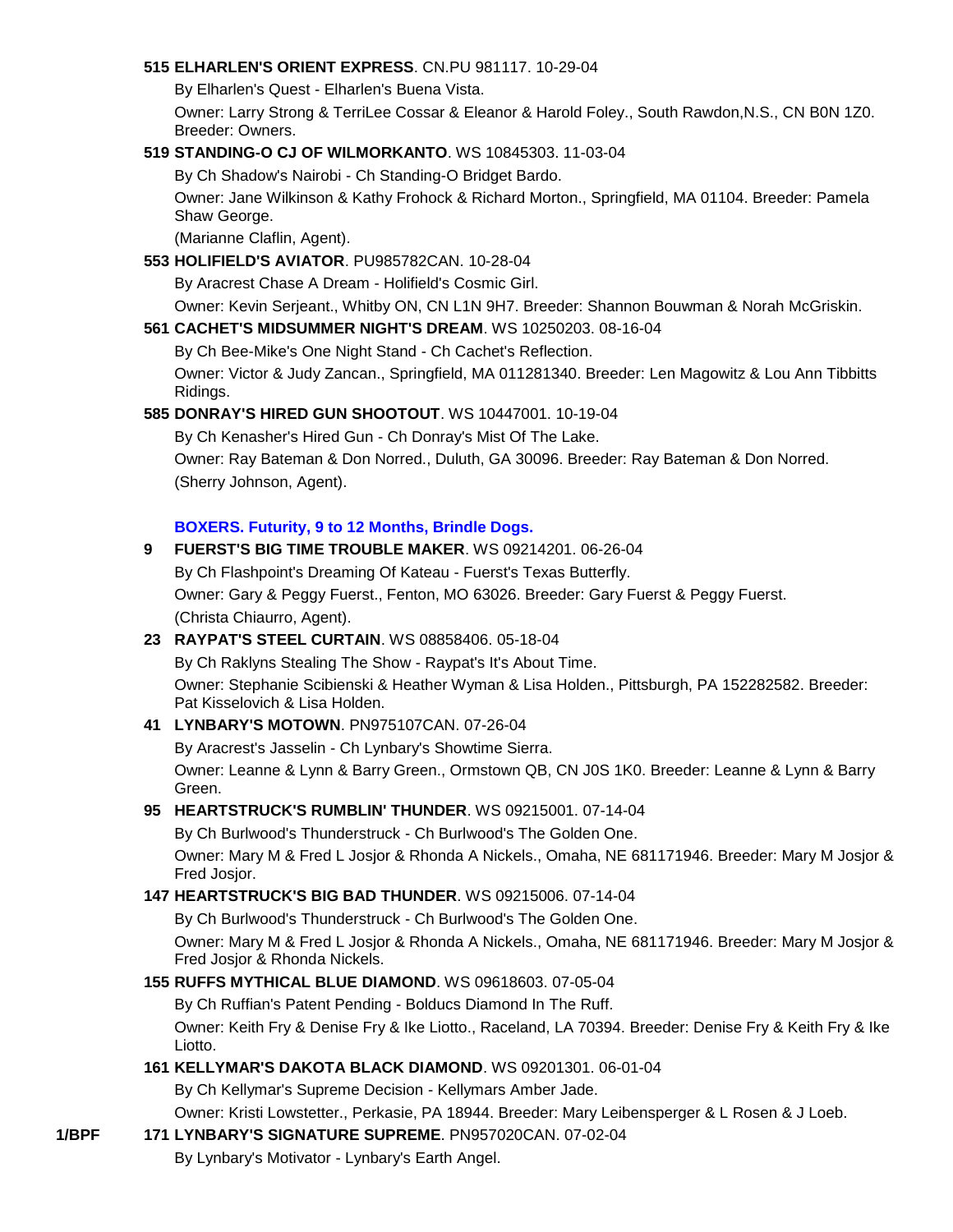Owner: Barry & Lynn Green., Ormstown QB, CN J0S 1K0. Breeder: Barry & Lynn Green.

|   | $\mathcal{L}$ and $\mathcal{L}$ bany $\alpha$ Exhin Orders, Omnotown QD, ON 000 TRO. Drocads. Dairy $\alpha$ Exhin Orders. |  |
|---|----------------------------------------------------------------------------------------------------------------------------|--|
|   | 187 PETRIE'S RENEGADE BUCKSHOT. WS 08545503. 05-11-04                                                                      |  |
|   | By Ch Sundarby's Kickin-n-Screaming - Petrie's First Mate.                                                                 |  |
|   | Owner: Machelle & Mack Beasley., Tampa, FL 33629. Breeder: Petrie Boxers.                                                  |  |
|   | 209 OAK KNOLL'S SIMPLY A BLACK TIE AFFAIR. WS 09738104. 06-12-04                                                           |  |
|   | By Ch High Rivers Taylor Made Of Backwoods - Oak Knoll's Plain N Simple.                                                   |  |
|   | Owner: B Bruley & D Mueller & T Guetersloh., St Louis, MO 63116. Breeder: Teresa Guetersloh.                               |  |
| 3 | 259 HALCYON SLIPPERYWHENWET AT KG. PN 987771CAN. 07-15-04                                                                  |  |
|   | By Ch HighRivers Taylormade Of Backwoods - Halcyon Unchained Melody.                                                       |  |
|   | Owner: Susan Von Rothkirch., North Haven, CT 06473. Breeder: Susan Von Rothkirch & Kristi Wagg.                            |  |
|   | (Erin Struff, Agent).                                                                                                      |  |
|   | 279 KARJEAN ZINGARA DRAMATIC DESIGN. WS 10311801. 07-04-04                                                                 |  |
|   | By Ch Holly Lane's Spin A Dream - Ch Scenicvu's Southern Charm.                                                            |  |
|   | Owner: Mike & Carol Nesbitt., Medina, OH 44256. Breeder: Mike & Carol Nesbitt & Tami Mishler.                              |  |
|   | (Tami L Nesbitt, Agent).                                                                                                   |  |
|   | 303 BREHO WATCH ME SHINE. WS 09140606. 05-27-04                                                                            |  |
|   | By Ch Breho I Bee Shinin' - J-Lyn's EZ Double Trouble.                                                                     |  |
|   | Owner: Sara Butler & Jewell Dunning & Brenda Stuckey., Anchorage, AK 99507. Breeder: Brenda                                |  |
|   | Stuckey & Theresa Galle.                                                                                                   |  |
| A | 335 ARACREST REWYND HOLLY LANE. WS 12069801. 05-12-04                                                                      |  |
|   | By Ch Holly Lane's Wild As The Wind - Aracrest's Zelicious.                                                                |  |
|   | Owner: Norah McGriskin., Courtice ON, CN L1E 2N1. Breeder: Norah McGriskin & Eileen McClintock.                            |  |
|   | 373 LUCKYJADES RIDIN' THE STORM OUT. PQ 978505. 08-08-04                                                                   |  |
|   | By Ch Shadow's Nairobi - Ch Minnetonka Kissed At Luckyjade.                                                                |  |
|   | Owner: Deborah & Kenneth Saray., Monroe, CT 06468. Breeder: Mrs. Donna Dinan.                                              |  |
|   | (Marianne Claflin, Agent).                                                                                                 |  |
| 4 | 405 GC'S N JAZZ KNOW WHEN TO HOLD 'EM. WS 09649001. 08-05-04                                                               |  |
|   | By Ch Logan Elm Runs At Heart Acre - Shooter's Sweet Basil.                                                                |  |
|   | Owner: Cindy Yaeger., Marengo, OH 43334. Breeder: Sherry Lawson.                                                           |  |
|   | (Genine DeMaso, Agent).                                                                                                    |  |
|   | 443 R & B'S DANICREST FERRAGAMO, WS 09750601, 06-12-04                                                                     |  |
|   | By Ch Scarborough Burgulis Galaxy - Coral Bay's Summer Storm.                                                              |  |
|   | Owner: Betsy Lisk., Wimauma, FL 33598. Breeder: Betsy A Lisk & Russell Lisk III.                                           |  |
| 2 | 449 KG HALCYON FIRE KING, PN 987770CAN, 07-15-04                                                                           |  |
|   | By Ch Highrivers Taylor Made Of Backwoods - Halcyon Unchained Melody.                                                      |  |
|   | Owner: Kristi Wagg., Oakwood On, CN K0M 2M0. Breeder: Susan Von Rothkirch.                                                 |  |
|   | (Debbie Struff, Agent).                                                                                                    |  |
|   | 485 TOP HAT'S YOU ARE IT OF RAJA. WS 09181901. 05-28-04                                                                    |  |
|   | By Ch Kami-Ko N' Kini's Simply RAJA - Top Hat's Temperence Of RAJA.                                                        |  |
|   | Owner: Debora & Charles Beasley & Avalon Jackson., Havana, FL 32333. Breeder: Debora & Charles<br>Beasley.                 |  |
|   | 551 HURRICANES MAJOR TWIST. WS 08651402. 05-15-04                                                                          |  |
|   | By Ch Tuck's Y Two K Marcus Casino TDI - My Little Sadie Jane.                                                             |  |
|   | Owner: Kelly & Mary Jo Tucker., Effingham, IL 624016279. Breeder: Deanna Sanders & Kenny Sanders.                          |  |
|   | (Nancy Savage, Agent).                                                                                                     |  |
| A | 563 KISSINS VU THE SMOKIN OAK. WS 09273801. 05-17-04                                                                       |  |
|   | By Ch Oakwoods Winds Of Change - Kissins Fancy That VuBreaker.                                                             |  |
|   | Owner: William R Welsh & Lori Welsh., Bartow, FL 33830. Breeder: William R Welsh.                                          |  |
|   | (B.J. Barnhart, Agent).                                                                                                    |  |
|   | 567 HIGHTRAIL'S THE TOTAL PACKAGE. WS 10074014. 07-24-04                                                                   |  |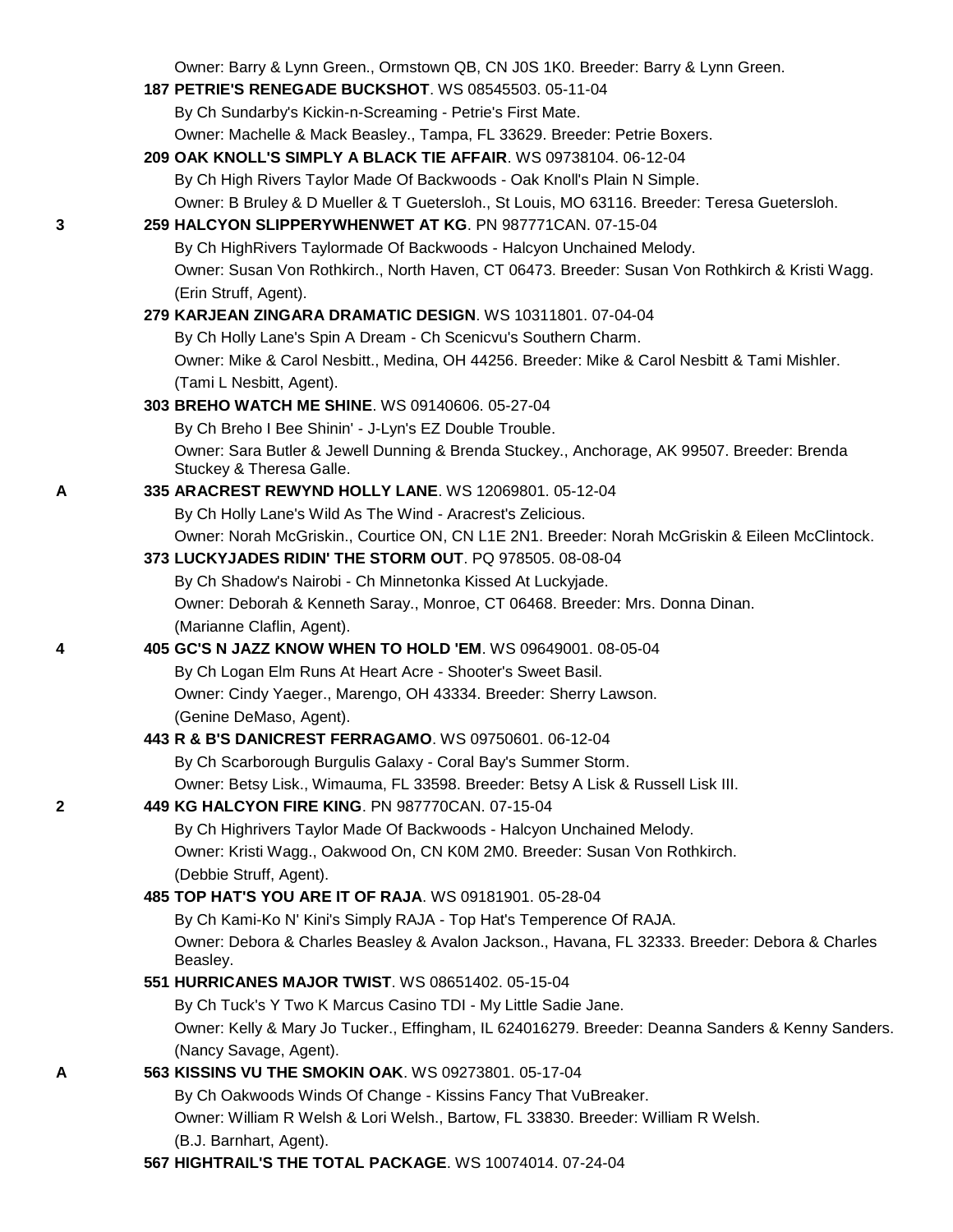By Ch Hi-Stand's How Do Ya Like "Me" Now - Hightrails Who Love's Ya. Owner: Danny Cox & Robin Petie., Higginsville, MO 64037. Breeder: Robin Petit. (Charlie Hays, Agent).

### **BOXERS. Futurity, 9 to 12 Months, Fawn Dogs.**

|   | 31 LARICH STARBUCK OF MAXL. WS 09933301. 06-28-04                                                                                                                         |
|---|---------------------------------------------------------------------------------------------------------------------------------------------------------------------------|
|   | By Ch Maxl's Premiere Of Dreamweaver - Ch LaRich Star Maker By The Bay.                                                                                                   |
|   | Owner: LaVerne Howard & Patricia Chandler., Beggs, OK 74421. Breeder: LaVerne Howard & Patricia<br>Chandler.                                                              |
|   | (Lori McClain, Agent).                                                                                                                                                    |
| A | 53 BURLWOOD'S HOLLYWOOD BLVD WS 09225604. 07-01-04                                                                                                                        |
|   | By Ch Burlwood's Grand Premiere - Grace & Glory's Hot Property.                                                                                                           |
|   | Owner: Marilyn & Ken Boush., Northboro, IA 51647. Breeder: Marilyn & Ken Boush.                                                                                           |
|   | 81 CHERRYWOOD'S NEW ENGLAND PATRIOT. WS 09817707. 08-04-04                                                                                                                |
|   | By Ch Van Riper's Pretty Boy Floyd - Dutchess Of New York.                                                                                                                |
|   | Owner: Linda Sergio & Nancy Sergio., Westfield, MA 01085. Breeder: Rodney Young Ms. Gail E<br>Malone.                                                                     |
|   | (Carmen Skinner, Agent).                                                                                                                                                  |
|   | 85 ERHABEN'S GOD OF THE SEA. WS 09554506. 06-14-04                                                                                                                        |
|   | By Ch Nastinan's Love Me Tender - Ch Suncrest's Seaside Ariel.                                                                                                            |
|   | Owner: Joseph Pimentel., Panama City, FL 32404. Breeder: Camille Swartz.                                                                                                  |
|   | 89 SUNCRESTS STRIKE IT RICH OF MAXL. WS 09535303. 07-26-04                                                                                                                |
|   | By Ch Maxl's Golden Boy - Ch Suncrest's I'm A Knockout.                                                                                                                   |
|   | Owner: Olive Lee-Waters., Newburry, FL 32669. Breeder: Olive Lee-Waters.                                                                                                  |
| Α | 121 NASTINAN'S RYTHMN N' BLUES. WS 09554701. 07-27-04                                                                                                                     |
|   | By Ch Nastinan's Magicmaker - Ch Nastinan's Lovelace.                                                                                                                     |
|   | Owner: Deborah J Marshall., New Haven, WV 252650930. Breeder: Deborah J Marshall.                                                                                         |
|   | (Ann Keil, Agent).                                                                                                                                                        |
|   | 125 WESTPHALIAS EXCALIBUR. WS 10321521. 07-11-04                                                                                                                          |
|   | By Ch Capri's Woods End Spellcasster - Ch Wesphalias Mystique Of Mirage.                                                                                                  |
|   | Owner: K E Camden., Columbus, OH 432162436. Breeder: K. E. Camden.                                                                                                        |
| 1 | 163 MIRCOA'S RIVER RAFT RIDER. WS 08499103. 05-18-04                                                                                                                      |
|   | By Ch Bix-L's Ricochet To Greyhawk - U-Turn's Mystic Image.                                                                                                               |
|   | Owner: Diana Greenhow & Zelma Goodman., Fountain Valley, CA 92708. Breeder: Diana Greenhow.                                                                               |
|   | (James Bettis, Agent).<br>215 GARNSEY'S HIGH TIDE. WS 09660303. 07-18-04                                                                                                  |
|   |                                                                                                                                                                           |
|   | By Ch Raklyns High Stakes At Ivylane - Garnsey's Surfsong At Ivylane.<br>Owner: Clayton G Haviland IV., Palm Beach Gardens, FL 33418. Breeder: Tina Starr & Robert Busby. |
|   | (Tina Starr, Agent).                                                                                                                                                      |
|   | 233 SENTRY'S BOUNTY HUNTER. WS 09877911. 07-20-04                                                                                                                         |
|   | By Ch Kimkar's Hi-Tech Adventure - Sentry's Born To-B- Loud.                                                                                                              |
|   | Owner: Christine Stander & Joanna Wojciechowski., Garden City, MI 48135. Breeder: Christine Stander                                                                       |
|   | & Joanna Wojciechowski.                                                                                                                                                   |
|   | 235 TADD'S MOODY BLUE. WS 09783902. 07-10-04                                                                                                                              |
|   | By Ch Telstar's Back To Bodon - Ch Tadd's Cowgirl Blues.                                                                                                                  |
|   | Owner: Tom & Donna Doane., Random Lake, WI 53075. Breeder: Owners.                                                                                                        |
|   | (Tessie Savage, Agent).                                                                                                                                                   |
|   | 265 NASTINAN'S QUICK SILVER. WS 09568801. 07-24-04                                                                                                                        |
|   | By Ch Renee's Brooklyn Bruiser - Kami-Ko N'Kini's Catania.                                                                                                                |
|   | Owner: Deborah Marshall & V Bianchi., East Aurora, NY 14052. Breeder: Deborah Marshall & V & B                                                                            |
|   |                                                                                                                                                                           |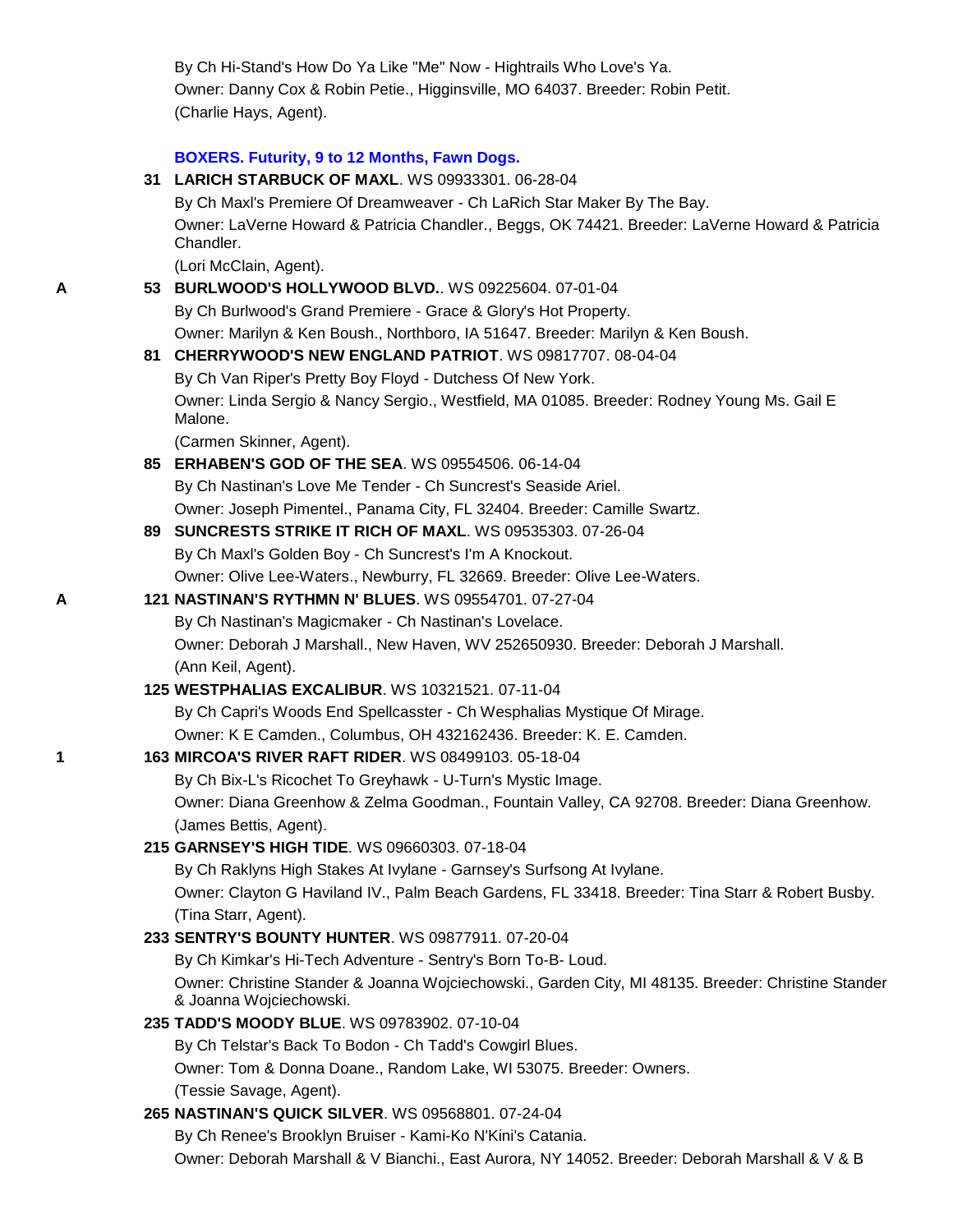|   | Bianchi.                                                                                                           |
|---|--------------------------------------------------------------------------------------------------------------------|
|   | (Jimmy Bettis, Agent).                                                                                             |
| 3 | 299 CR ROUGH AND READY. WS 09798405. 06-25-04                                                                      |
|   | By CHY Bjays Traveling Man - Sierra's Enchanted Dream.                                                             |
|   | Owner: Crystal & Brad McClain & Rick & Cindy Walunas., Constantine, MI 49042. Breeder: Rick & Cindy<br>Walunas.    |
| 2 | 317 WHITEPINES MR. INDEPENDENCE. WSO 9568506. 08-02-04                                                             |
|   | By Ch Brentbrooks Image Of Highnoon - Ch White Pines Brooke.                                                       |
|   | Owner: Patricia Madrid & Robert Gasper., Irving, TX 75038. Breeder: Linda & Bob Gasper.                            |
|   | (Gary Steele, Agent).                                                                                              |
| A | 327 BRUSH HILL & LL'S HI-TECH HOT TICKET. WS 09334002. 07-09-04                                                    |
|   | By Ch Hi-Tech's Arbitrage - Ch Brush Hill And LL's Star Spangled.                                                  |
|   | Owner: Ellen Bradley & Lenny Hefman., Randolph, MA 023683511. Breeder: Ellen Bradley & Lenny<br>Lefman.            |
|   | 385 WHITE PINES HIGH EXPECTATIONS, WS 09568502, 08-02-04                                                           |
|   | By Ch Bentbrooks Image Of Highnoon - Ch White Pines Brooke.                                                        |
|   | Owner: Robert & Linda Gasper., Medina, OH 44256. Breeder: Robert & Linda Gasper.                                   |
|   | (Medley Small, Agent).                                                                                             |
|   | 389 BRUSH HILL & LL'S HI-TECH HOT TOPIC. WS 09334004. 07-09-04                                                     |
|   | By Ch Hi-Tech's Arbitrage - Ch Brush Hill And LL' Star Spangled.                                                   |
|   | Owner: Ellen Bradley & Lenny Lefman & Jane Tully., Milton, MA 02186. Breeder: Ellen Bradley & Lenny<br>Lefman.     |
|   | 419 BRUSH HILL'S BRING'EM ON. WS 09099708. 06-19-04                                                                |
|   | By Ch Raklyns Showboat - Brush Hill's Hanky Panky.                                                                 |
|   | Owner: Ellen M Meister & Ellen L Bradley., Randolph, MA 023682026. Breeder: Ellen L Bradley.                       |
|   | 439 LISTON'S RITCHIE VALENS. WS 09606301. 05-24-04                                                                 |
|   | By Ch Hi-Tech Johnny J Of Boxerton - Ch Liston's Shes All That.                                                    |
|   | Owner: Lisa & Tony Spohn., Summerfield, FL 34491. Breeder: Lisa Spohn.                                             |
|   | (Kay L Palade, Agent).                                                                                             |
|   | 441 NASTINAN'S RAGTIME. WS 09554702. 07-27-04                                                                      |
|   | By Ch Nastinan's Magicmaker - Ch Nastinan's Lovelace.                                                              |
|   | Owner: Brian & Rachal Zembrycki & Deborah J Marshall., Reading, PA 19606. Breeder: Deborah<br>Marshall.            |
|   | (Marylou Hatfield, Agent).                                                                                         |
|   | 461 R AND G'S PLAY IT AGAIN SAM, WS 09970301, 07-23-04                                                             |
|   | By Ch Rosend's Key Largo - Ch R And G's Diamond Lil.                                                               |
|   | Owner: Deborah Debruycker., Tucson, AZ 85748. Breeder: Gayann Jones & Deborah Debruycker.                          |
|   | (James Bettis, Agent).                                                                                             |
| 4 | 465 OAK KNOLL'S GIVE ME JUSTICE. WS 09586606. 06-12-04                                                             |
|   | By Ch Sierra's Law And Order - Oak Knoll's Plain Magic.                                                            |
|   | Owner: Teresa Guetersloh., Rolling Prairie, IN 46371. Breeder: Teresa Guetersloh.                                  |
|   | (Bryan Briley, Agent).                                                                                             |
|   | 483 ROBINSON'S HUMDINGER. WS 09493101. 07-27-04                                                                    |
|   | By Ch Nastinan's Love Me Tender - Ch Robinson's Hi-Tech Treasure.                                                  |
|   | Owner: Delma Robinson & William Robinson., Beavercreek, OH 45434. Breeder: Delma K Robinson &<br>William Robinson. |
|   | (Molly Bachman, Agent).                                                                                            |
|   | 495 SUNCREST'S MIDAS TOUCH AT MAXL. WS 09535301. 07-26-04                                                          |
|   | By Ch Maxl's Golden Boy - Ch Suncrest's I'm A Knockout.                                                            |
|   | Owner: Olive Lee-Waters., Newberry, FL 32669. Breeder: Olive Lee-Waters.                                           |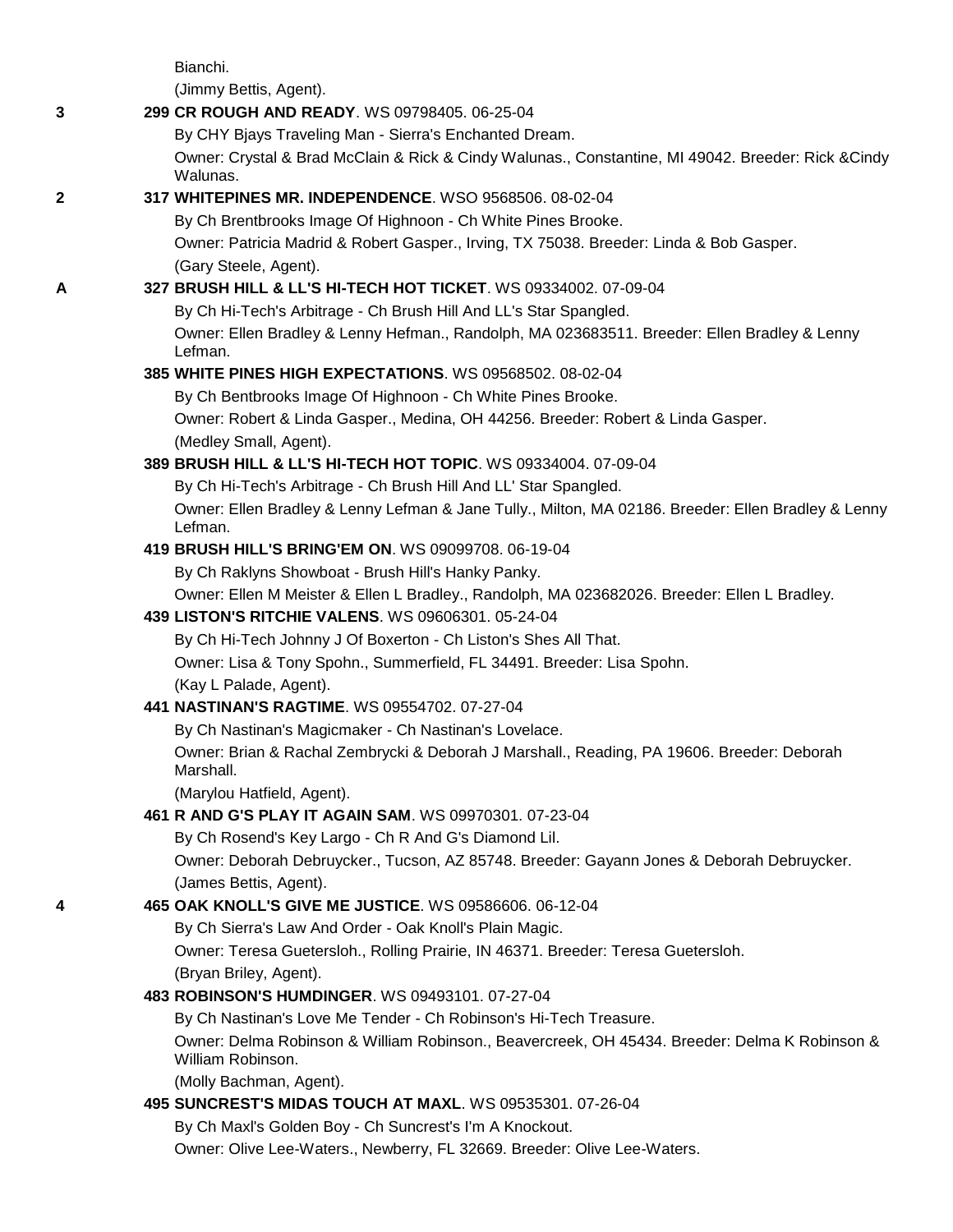(Lori McClain, Agent).

### **513 [LISTON'S WILLY NELSON](http://canis.infodog.com/files/bdogrsl1.prg;makc=WS_09606306;mdog=Liston_s_Willy_Nelson;wins=all)**. WS 09606306. 05-24-04

By Ch Hightech Johnny J Of Boxertown - Ch Liston's Shes All That. Owner: Robyn Olive., Carriere, MS 39426. Breeder: Lisa Spohn. (Rick Justice, Agent).

### **533 [WHITE PINES SPIRIT OF BENTBROOK](http://canis.infodog.com/files/bdogrsl1.prg;makc=WS_09568501;mdog=White_Pines_Spirit_Of_Bentbrook;wins=all)**. WS 09568501. 08-02-04

By Ch Bentbrooks Image Of Highnoon - Ch White Pines Brooke.

Owner: Linda L Gasper & Robert W Gasper., Medina, OH 442568540. Breeder: Linda L Gasper & Robert Gasper.

(Jack I Brown, Agent).

### **565 [BAR-K'S TRIBUTE TO BARLOW](http://canis.infodog.com/files/bdogrsl1.prg;makc=WS_09628401;mdog=Bar-K_s_Tribute_To_Barlow;wins=all)**. WS 09628401. 06-28-04

By Ch Brookwood's Full Moon - Ch Bar-k's Belperra.

Owner: Philip Koenig., Goshen, KY 40026. Breeder: Philip Koenig & Barbara Partlow. (Jody Paquette, Agent).

### **BOXERS. Futurity, 12 to 15 Months, Brindle Dogs.**

#### **7 [HEART ACRE N FULCO'S TAX MAN](http://canis.infodog.com/files/bdogrsl1.prg;makc=WS_08226602;mdog=Heart_Acre_N_Fulco_s_Tax_Man;wins=all)**. WS 08226602. 04-15-04

By Ch Syrr Run's Online Heart Acres - Karjean N Heart Acres BLK Crystal. Owner: Dr Jas & P Kilman & H M Small & M Ashman., Grove City, OH 431239198. Breeder: Dr Jas & P Kilman & Connie & Dominic Fulco.

### **3 135 [ENSIGN'S HONEST ABE](http://canis.infodog.com/files/bdogrsl1.prg;makc=WS_08467004;mdog=Ensign_s_Honest_Abe;wins=all)**. WS 08467004. 04-19-04

By Ch Encore's Atticus A-Braxx-Us - Denbars Millennial Dream Girl.

Owner: Karen Adams & Annette Clark., Salt Lake City, UT 84103. Breeder: Annette Clark. (Annette Clark, Agent).

### **173 [INDIGO'S CANYON THUNDER](http://canis.infodog.com/files/bdogrsl1.prg;makc=WS_09050302;mdog=Indigo_s_Canyon_Thunder;wins=all)**. WS 09050302. 05-09-04

By Ch Burlwood's Thunderstruck - Ch Donandru-Vicson Mystic Madison. Owner: Diane M Monson & Lynn Cooch., Anoka, MN 553031121. Breeder: Diane M Monson & Lynn Cooch.

### **4 207 [DREAMWEAVERS LOCAL HERO AT MAXL](http://canis.infodog.com/files/bdogrsl1.prg;makc=WS_08443501;mdog=Dreamweavers_Local_Hero_At_Maxl;wins=all)**. WS 08443501. 03-15-04

By Ch Maxl RaAnn's Playboy Of Mylife - Ch Dreamweaver's Uno Dos Tres Of Maxl. Owner: Pamela Rohr & Eng Hong Teoh., Krum, TX 76249. Breeder: Pamela Rohr & Lori McClain. (Lori McClain, Agent).

### **221 [INDIGO'S AZTEC SPIRIT](http://canis.infodog.com/files/bdogrsl1.prg;makc=WS_09050304;mdog=Indigo_s_Aztec_Spirit;wins=all)**. WS 09050304. 05-09-04

By Ch Burlwood's Thunderstruck - Ch Donandru-Vicson Mystic Madison.

Owner: Julia Ohman., Chanhassen, MN 55317. Breeder: Diane Monson & Lynn Cooch.

# **2 273 [TREFOIL'S JACK OF HEARTS](http://canis.infodog.com/files/bdogrsl1.prg;makc=WS_08860802;mdog=Trefoil_s_Jack_Of_Hearts;wins=all)**. WS 08860802. 05-08-04

By Ch Trefoil's Drum Major - Trefoil's Deerview Celebrity.

Owner: Sue Coston & Priscilla Ford., West Roxbury, MA 02132. Breeder: Sue Coston. (Marianne Claflin, Agent).

### **367 [BENTBROOK'S KINDRED SPIRIT](http://canis.infodog.com/files/bdogrsl1.prg;makc=WS_08137403;mdog=Bentbrook_s_Kindred_Spirit;wins=all)**. WS 08137403. 03-12-04

By Ch Bentbrook's Image Of High Noon - Bentbrook's Black Inga. Owner: Barbara O Carroll., Wisconsin Rapids, WI 54494. Breeder: Barbara O Carroll. (Kimberlie Steele, Agent).

### **493 [CADANCE'S LTD EDITION PEPRHL](http://canis.infodog.com/files/bdogrsl1.prg;makc=WS_07823303;mdog=Cadance_s_Ltd_Edition_Peprhl;wins=all)**. WS 07823303. 02-29-04

By Ch Storybook's Rip It Up - Ch Marbo's Mush Desire Sanit Me.

Owner: Laurie Orr., Cleveland, MS 38732. Breeder: Sue Ann Thompson & Robert Fosnow.

### **557 [RAINEYLANE TRIPLE NICKEL](http://canis.infodog.com/files/bdogrsl1.prg;makc=WS_08618605;mdog=Raineylane_Triple_Nickel;wins=all)**. WS 08618605. 04-24-04

By Ch Raineylane's Different Drum - Ch Raineylane's Havenrun Sable. Owner: Claudia & Mike Clifton., Fayetteville, GA 30214. Breeder: Jack & Bridget Brown. (Jack I. Brown, Agent).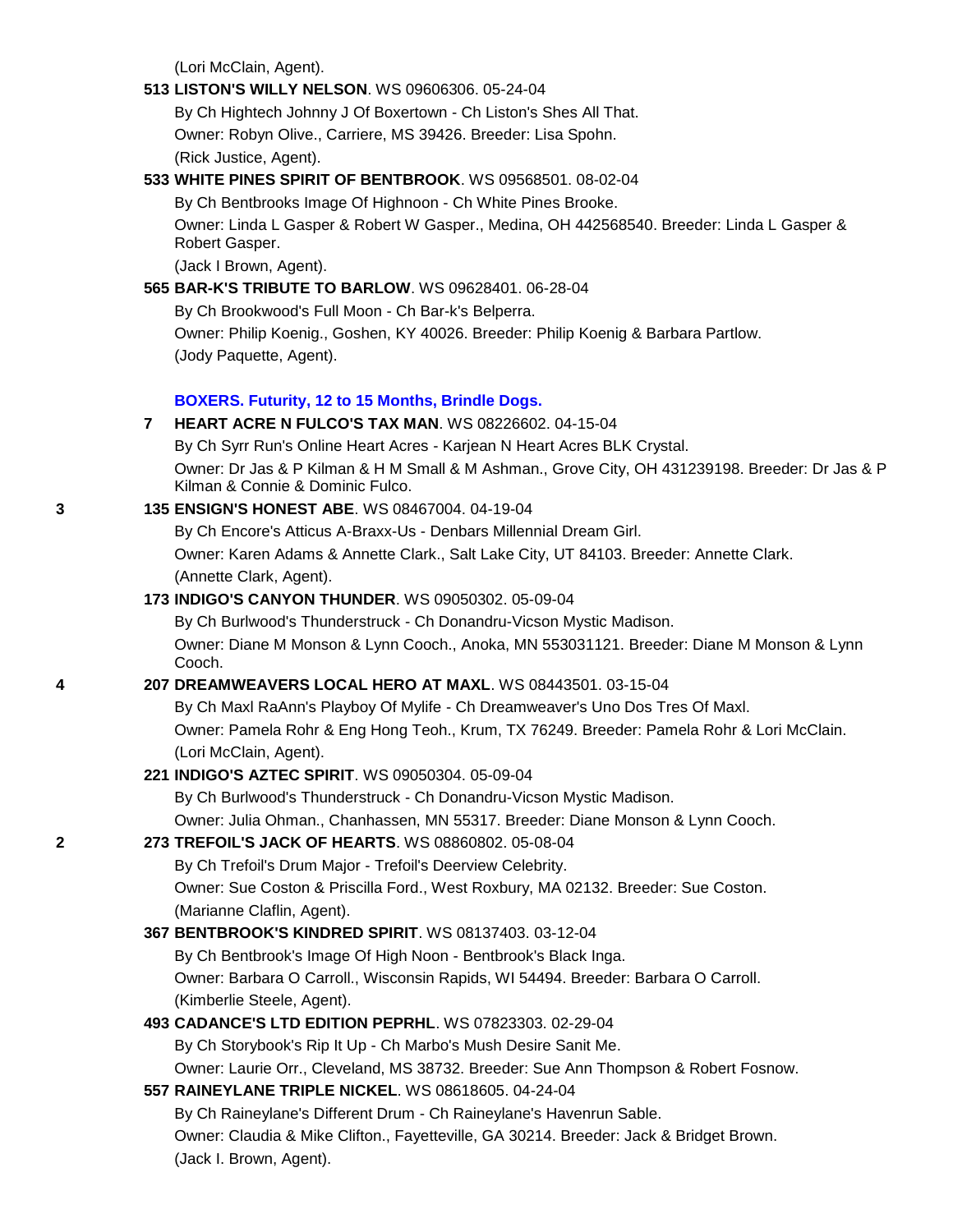| 1            | 581 HEART ACRE CINNRHEE VALENTINO. WS 07869901. 02-13-04                                                    |
|--------------|-------------------------------------------------------------------------------------------------------------|
|              | By Ch Whitepine One And Only - Heart Acres Dogwood Hot Line.                                                |
|              | Owner: Dr J Kilman & P M Kilman & M Small & M Ashman., Grove City, OH 431239198. Breeder: Dr J              |
|              | Kilman & P M Kilman & M Small & M Ashman.                                                                   |
|              | (Kay L Palade, Agent).                                                                                      |
|              | BOXERS. Futurity, 12 to 15 Months, Fawn Dogs.                                                               |
|              | 25 HALCYON PRESUMABLY SO. WS 09119101. 03-25-04                                                             |
| 4            | By Ch Raklyns Showboat - Ch Halcyon Garnsey Rendezvous.                                                     |
|              | Owner: Susan Von Rothkirch., North Haven, CT 06473. Breeder: Susan Von Rothkirch.                           |
|              | (Debbie Struff, Agent).                                                                                     |
|              | 75 ADELLIN'S SIMPLY NANTESS. WS 08374401. 03-07-04                                                          |
|              | By Fandango's Forest - Ch Adellin's Black Diamond Jewel.                                                    |
|              | Owner: Nancy & Tessie Savage., Table Grove, IL 61482. Breeder: Linda Kulow.                                 |
|              | 103 JAYRBAR'S KANSAS WRANGLER. WS 07899501. 02-20-04                                                        |
|              | By Ch Heldenbrand's Great Expectation - JayRBar's Legacy Of HollyLane.                                      |
|              | Owner: Elizabeth Phillips & Shanon Marks., Lawrence, KS 66047. Breeder: Shanon Marks & Elizabeth            |
|              | Phillips.                                                                                                   |
| $\mathbf{2}$ | 183 CODACK GOOD TIME LOVER O'KELLY. WS 08904505. 04-05-04                                                   |
|              | By Ch Breho's Given To Fly - Ch Clovate's Lady Bandit.Com CDX NA NAJ.                                       |
|              | Owner: Susan Kelly & Connie Back., Kenner, LA 70062. Breeder: Connie D Back & Susan Kelly.                  |
| A            | 293 PATRIOT'S ROUGH RIDER. WS 09148901. 05-05-04                                                            |
|              | By Ch Encore's Atticus A-Braxx-Us - Patriot's Stars And Stripes.                                            |
|              | Owner: Jan Mumford., Carmel, CA 93923. Breeder: Dianne Haas & Michael Haas.                                 |
|              | (Cheryl Cates, Agent).                                                                                      |
| 1            | 311 HALCYON PRESUMED INNOCENT. WS 09119102. 03-25-04                                                        |
|              | By Ch Raklyns Showboat - Ch Halcyon Garnsey Rendezvous.                                                     |
|              | Owner: Pamela Fisher-Poorman & Susan Von Rothkirch., Lock Haven, PA 17745. Breeder: Susan Von<br>Rothkirch. |
|              | (Debbie Struff, Agent).                                                                                     |
| 3            | 341 DELCREST'S FOOLISH JESTER. WS 07956205. 04-01-04                                                        |
|              | By Glennroe's Rob Roy Of Telstar - Delcrest Nicole.                                                         |
|              | Owner: Peter Delano & Ken & Bonnie Keel., Alta Loma, CA 91701. Breeder: Peter Delano.                       |
|              | (Gary Steele, Agent).                                                                                       |
|              | 355 LUVDOZE THE HIGHWAYMAN. WS 08678102. 02-27-04                                                           |
|              | By Ch Arriba Talisman Ego - Ch Raineylane's Buckingham Nicks.                                               |
|              | Owner: Jeffery M Barbaro & Juanita P Barbaro., Covington, LA 70433. Breeder: Jeffery M. & Juanita P.        |
|              | Barbaro.                                                                                                    |
|              | (Jack I Brown, Agent).                                                                                      |
|              | 487 CODACK MY HEART'S DONE TIME. WS 08904504, 04-05-04                                                      |
|              | By Ch Breho's Given To Fly - Ch Clovate's Lady Bandit.Com CDX NA NAJ.                                       |
|              | Owner: Connie D Back & Susan L Kelly., River Ridge, LA 701233667. Breeder: Connie D Back & Susan<br>Kelly.  |
|              | BOXERS. Futurity, 15 Months & Under 18 Months, Brindle Dogs.                                                |
| 3            | 21 ENCORE ANOMAR TRIUMPHANT. WS 07355603. 02-10-04                                                          |
|              | By Ch Encore's Atticus A-Braxx-Us - Ch Encore's Jet Setter.                                                 |
|              | Owner: Joanne Hutchins & Cheryl Cates., Ramona, CA 920651649. Breeder: Joanne Hutchins & Cheryl<br>Cates.   |
|              | 141 ELHARLEN'S LIMITED EDITION. CAN.PA 92377. 01-28-04                                                      |
|              |                                                                                                             |
|              |                                                                                                             |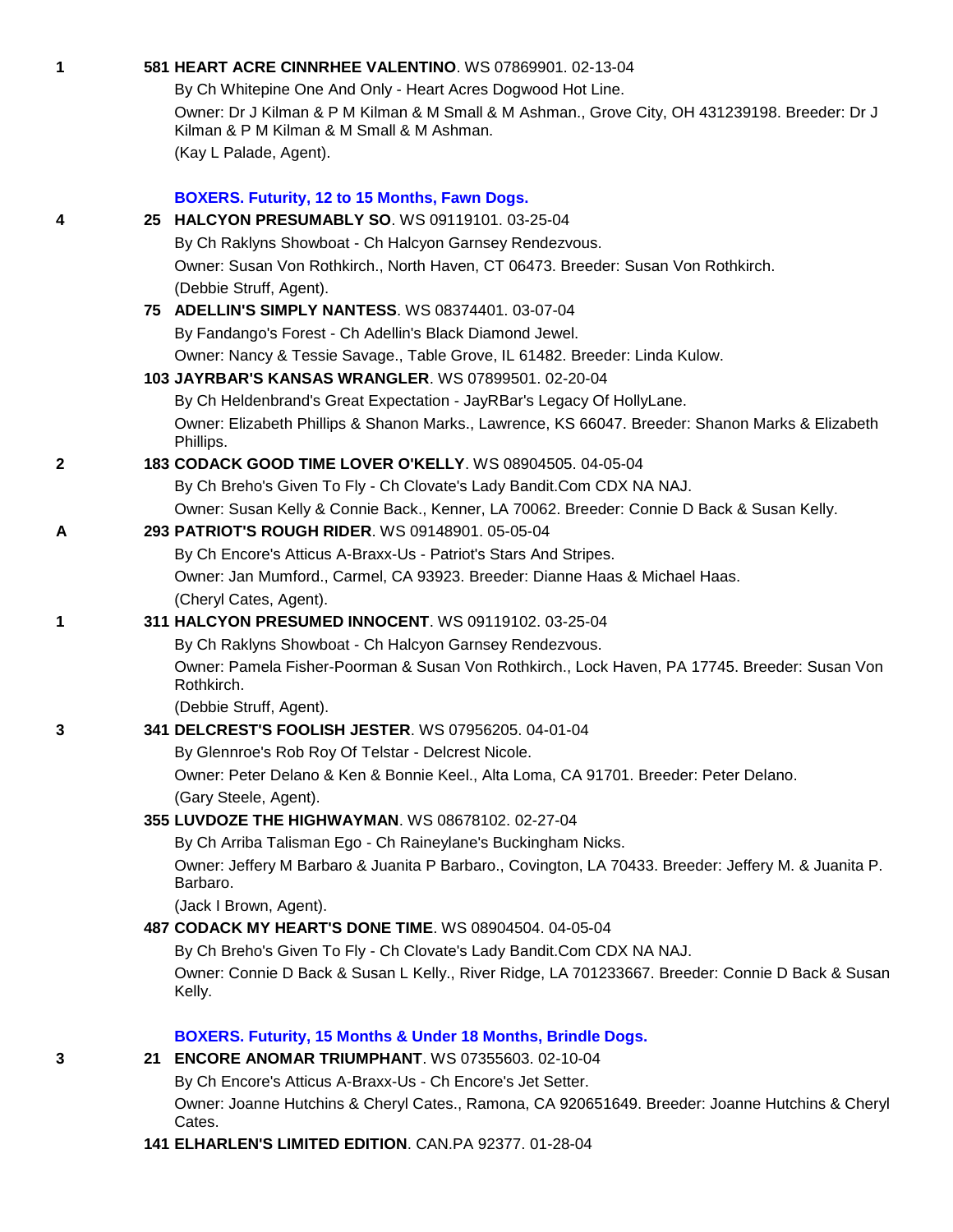|   | By Elharlen's Quest - Elharlen's Zephyrus.                                                                                               |
|---|------------------------------------------------------------------------------------------------------------------------------------------|
|   | Owner: Eleanor & Harold Foley., South Rawdon, N.S., CN B0N 1Z0. Breeder: Owners.                                                         |
| 4 | 151 CH IRONDALE'S JINGLE BELL ROCK. WS 07202102. 12-25-03                                                                                |
|   | By Ch Jems Jack Of Diamonds - Ch Irondale's Poetry In Motion.                                                                            |
|   | Owner: Sonda Peterson & A & R Lee Sr & Kaitlyn Anderson., Vacaville, CA 95688. Breeder: S Ott & S<br>Ott & J & W Bettis.                 |
|   | (Sonda Peterson, Agent).                                                                                                                 |
|   | 175 SKYLINE PT CRUISER @ BRENTWOOD. WS 07728602. 12-18-03                                                                                |
|   | By Ch Scarborough Hotel California - Arriba's Timeless Treasure.                                                                         |
|   | Owner: Pat Mullen & Virginia Zurflieh., Oldsmar, FL 34677. Breeder: Pam Andrews.                                                         |
| 2 | 249 SPELLBOUND'S TENNESSEE JED. WS 07108702. 01-20-04                                                                                    |
|   | By Ch CJ's Risky Business Of ScenicVu - Blue Monday's Cassidy.                                                                           |
|   | Owner: Bethany A Cole., Louisville, TN 37777. Breeder: Bethany A Cole.                                                                   |
|   | (Tami Mishler, Agent).                                                                                                                   |
| A | 409 JAEGERHOUSE'S SECOND TO NONE. WS 09841701. 12-30-03                                                                                  |
|   | By Ch Jaegerhouse's Der Spieler - Jaegerhouse's Future Perfect.                                                                          |
|   | Owner: Verena Jaeger., Stouffville, CN L4A 7X3. Breeder: Verena Jaeger.                                                                  |
|   | 479 TRIPLE CROWN'S WAR ADMIRAL. WS 07855302. 11-22-03                                                                                    |
|   | By Ch Raklyns Stealing The Show - Ch Triple Crown's Alacazam.                                                                            |
|   | Owner: Cathy & Bill Sylvester., Elverson, PA 19520. Breeder: Cathy & Bill Sylvester & Ginny Shames &<br>Tami Mishler.                    |
|   | (Carmen Skinner, Agent).                                                                                                                 |
| 1 | 509 NANTESS EZ DOES IT. WS 07382801. 01-12-04                                                                                            |
|   | By Ch Raklyns Showboat - Ch Nantess Spin To Win.                                                                                         |
|   | Owner: Nancy & Tessie Savage., Table Grove, IL 61482. Breeder: Nancy & Tessie Savage.                                                    |
|   | BOXERS. Futurity, 15 Months & Under 18 Months, Fawn Dogs.                                                                                |
| 2 | 37 ROSEND'S TRAMPLED UNDER FOOT. WS 07569401. 12-29-03                                                                                   |
|   | By Ch Pawz IV Rusrics Duke Of Earl - Ch Rosend's Sophisticated Lady.                                                                     |
|   | Owner: Peter Henry., Folsom, PA 190331324. Breeder: Lynda Yon & Dotti Giovanetti & Bob & Debbie<br>White.                                |
|   | (Marylou Hatfield, Agent).                                                                                                               |
| 4 | 329 BARGARY'S JUST IN TIME. WS 07533901. 12-31-03                                                                                        |
|   | By Ch Bargary's Fame And Fortune - Bargary's Secret Treasure.                                                                            |
|   | Owner: Barbara & Gary Wadge., Lacombe, LA 704453616. Breeder: Barbara & Gary Wadge.                                                      |
|   | (Terry Galle, Agent).                                                                                                                    |
| 1 | 343 TRIPLE CROWN'S PRINCE OF THIEVES. WS 07855301. 11-22-03                                                                              |
|   | By Ch Raklyn's Stealing The Show - Ch Triple Crown's Alacazam.                                                                           |
|   | Owner: Cathy & William Sylvester & Tami Mischler., Fairview, TN 37062. Breeder: Cathy & William<br>Sylvester & Tami Mischler & G Shames. |
| 3 | 539 SAVOYE'S MYDE AWESOME. WS 07227302. 01-03-04                                                                                         |
|   | By Ch Vancroft's Myde Impressive - Savoye's Delta Whisper.                                                                               |
|   | Owner: Debi Bedford., Stanwood, IA 52337. Breeder: Barbara & Pamela Savoye.                                                              |
|   | (Jerry Bryant, Agent).                                                                                                                   |
|   | <b>BOXERS. Futurity, 6 to 9 Months, Brindle Bitches.</b>                                                                                 |
|   | 76 HIGO'S ALL THAT SPARKLES. WS 10525701. 10-08-04                                                                                       |
|   | By Ch Mannix's Integrity At Higos - Higo's Gold'n Fantasy.                                                                               |
|   | Owner: Edward Hidalgo., Crete, IL 60417. Breeder: Edward Hidalgo.                                                                        |

**3 94 [FANFARE LUCK BE](http://canis.infodog.com/files/bdogrsl1.prg;makc=WS_10991502;mdog=Fanfare_Luck_Be_A_Lady;wins=all) A LADY**. WS 10991502. 09-24-04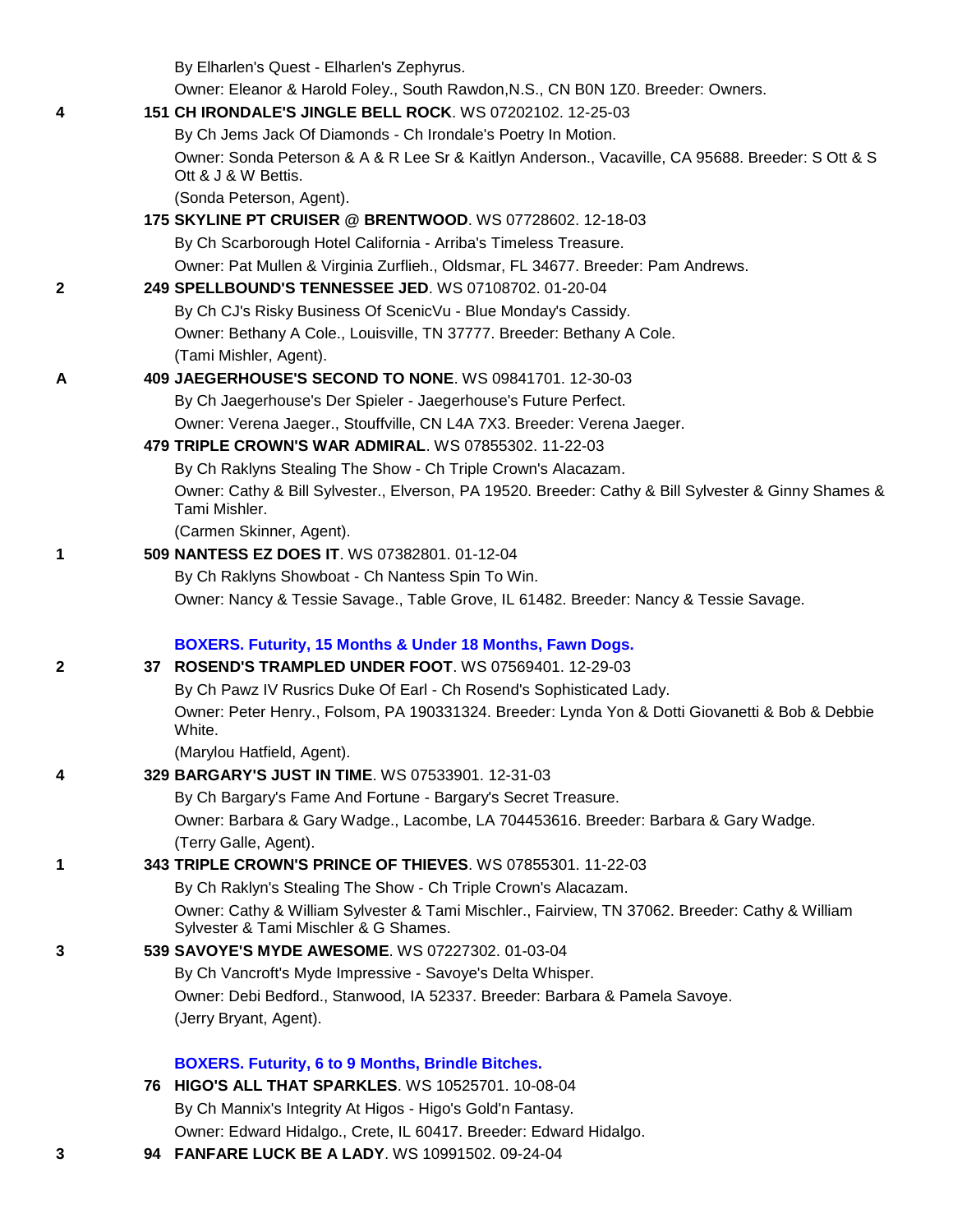By Ch Rosend's Key Largo - Ch Rosend's Sophisticated Lady.

Owner: Dotti Giovanetti., Tracy, CA 95377. Breeder: Dotti Giovanetti & Lynda Yon & R & D White. (Wendy Bettis, Agent).

### **1 134 [REGAL X CHABLIS](http://canis.infodog.com/files/bdogrsl1.prg;makc=WS_10084201;mdog=Regal_X_Chablis;wins=all)**. WS 10084201. 08-23-04

By Ch Encore's Atticus A-Braxx-Us - Gates Mills Regal Desire.

Owner: Dawn R Droescher., Santa Rosa, CA 95407. Breeder: Dawn R Droescher.

### **142 [HEART ACRE HABERL STELLAR ONE](http://canis.infodog.com/files/bdogrsl1.prg;makc=WS_10993902;mdog=Heart_Acre_Haberl_Stellar_One;wins=all)**. WS 10993902. 11-04-04

By Ch Josha's Linebacker CD - Ch Banta-Riegel's Sizzlin Sensation CD.

Owner: Priscilla Kilman & Dr James KIlman & JoAnn Haberl., Grove City, OH 431239198. Breeder: Jo Ann Haberl & BJ Barnhart.

(Kay L Palade, Agent).

### **188 [SAVOYE'S MYDE BEWITCHED](http://canis.infodog.com/files/bdogrsl1.prg;makc=WS_11054802;mdog=Savoye_s_Myde_Bewitched;wins=all)**. WS 11054802. 10-13-04

By Ch Vancroft's Myde Impressive - Savoye's Cinderlla Sundance.

Owner: Pamela Savoye & Tonya Hannes., Omaha, NE 68130. Breeder: Debi Bedford & Barb & Pam Savoye.

#### **226 [KELLY'S IN THE NICK OF TIME](http://canis.infodog.com/files/bdogrsl1.prg;makc=WS_11161002;mdog=Kelly_s_In_The_Nick_Of_Time;wins=all)**. WS 11161002. 10-28-04

By Ch Ruffian's Alleged - Ch Kelly's Darlin Deidra.

Owner: Susan L Kelly., Kenner, LA 700627009. Breeder: Susan L Kelly.

### **294 [MOON VALLEY COVER TO COVER](http://canis.infodog.com/files/bdogrsl1.prg;makc=WS_10654901;mdog=Moon_Valley_Cover_To_Cover;wins=all)**. WS 10654901. 09-10-04

By Ch Moon Valley Cover Story - Sicherplatz Crimson N Clover. Owner: Nancy Schepis & Ida Baum., Glendale, AZ 85304. Breeder: Nancy Schepis & Ida Baum. (Wendy Bettis, Agent).

### **374 [BARGARY'S THIRD TIME'S A CHARM](http://canis.infodog.com/files/bdogrsl1.prg;makc=WS_11389701;mdog=Bargary_s_Third_Time_s_A_Charm;wins=all)**. WS 11389701. 10-26-04

By Ch Bargary's Fame And Fortune - Bargary's Secret Treasure.

Owner: Barbara & Gary Wadge., Lacombe, LA 70445. Breeder: Barbara & Gary Wadge. (Terry Galle, Agent).

### **2 376 [DAISAX WINMERE FIRE OPAL](http://canis.infodog.com/files/bdogrsl1.prg;makc=WS_11952302;mdog=Daisax_Winmere_Fire_Opal;wins=all)**. WS 11952302. 10-10-04

By Ch Cherokee Oaks Blazing Jet - Ch Daisax Winmere Night Chime.

Owner: Kathryn Saxon., Wakefield, MA 01880. Breeder: Lynn Garton & Theresa Garton & Kathryn Saxon.

### **402 [LUTON'S EVERLASTING CHARM PRUE](http://canis.infodog.com/files/bdogrsl1.prg;makc=WS_10411603;mdog=Luton_s_Everlasting_Charm_Prue;wins=all)**. WS 10411603. 10-17-04

By Ch Luton's My Lucky Charm - Luton's Mystical Charmed Piper. Owner: Sandra A Greene., Garden Grove, CA 928406012. Breeder: Sandra A Greene & Nicole S Greene.

### **432 [HABERL'S HEARTACRE PROVIDENCE](http://canis.infodog.com/files/bdogrsl1.prg;makc=WS_10993901;mdog=Haberl_s_Heartacre_Providence;wins=all)**. WS 10993901. 11-04-04

By Ch Josha's Linebacker CD - Ch Banta-Reigel's Sizzlin Sensation CD.

Owner: Jo A Haberl & B J Barnhart., Brooksville, FL 34601. Breeder: Jo A Haberl & B J Barnhart.

### **4 448 [MITCH'S AVANT-GARDE](http://canis.infodog.com/files/bdogrsl1.prg;makc=WS_10366506;mdog=Mitch_s_Avant-Garde;wins=all)**. WS 10366506. 08-31-04

By Ch Raklyns High Roller - Mitch's Tribute To Jackie O.

Owner: Holly M Cook & Elmo A Bardeguez., Webster, NY 14580. Breeder: John Peeling & Viktoria Stockmal & Holly Cook.

(Debbie Struff, Agent).

### **562 [UNIQUE'S OLYMPIC FLAME](http://canis.infodog.com/files/bdogrsl1.prg;makc=WS_10403303;mdog=Unique_s_Olympic_Flame;wins=all)**. WS 10403303. 08-16-04

By Ch Raineylane's Marshall Dillon - Moonlight's Unique Tattle Tail. Owner: Jamie L Hardy & Margaret E Hardy., Hazel Green, AL 35750. Breeder: Jamie L Hardy & Margaret E Hardy.

### **586 [DETER'S DILIGENCE](http://canis.infodog.com/files/bdogrsl1.prg;makc=WS_10745002;mdog=Deter_s_Diligence;wins=all)**. WS 10745002. 08-18-04

By Ch Pinebrook's Determination - Pinebrook Magic Moment No Angle. Owner: Carol & Bob McCormick., Cleveland, OH 44111. Breeder: Robert McCormick & Carol McCormick.

### **672 [MOON VALLEY COVER TUNE](http://canis.infodog.com/files/bdogrsl1.prg;makc=WS--1065402;mdog=Moon_Valley_Cover_Tune;wins=all)**. WS--1065402. 09-10-04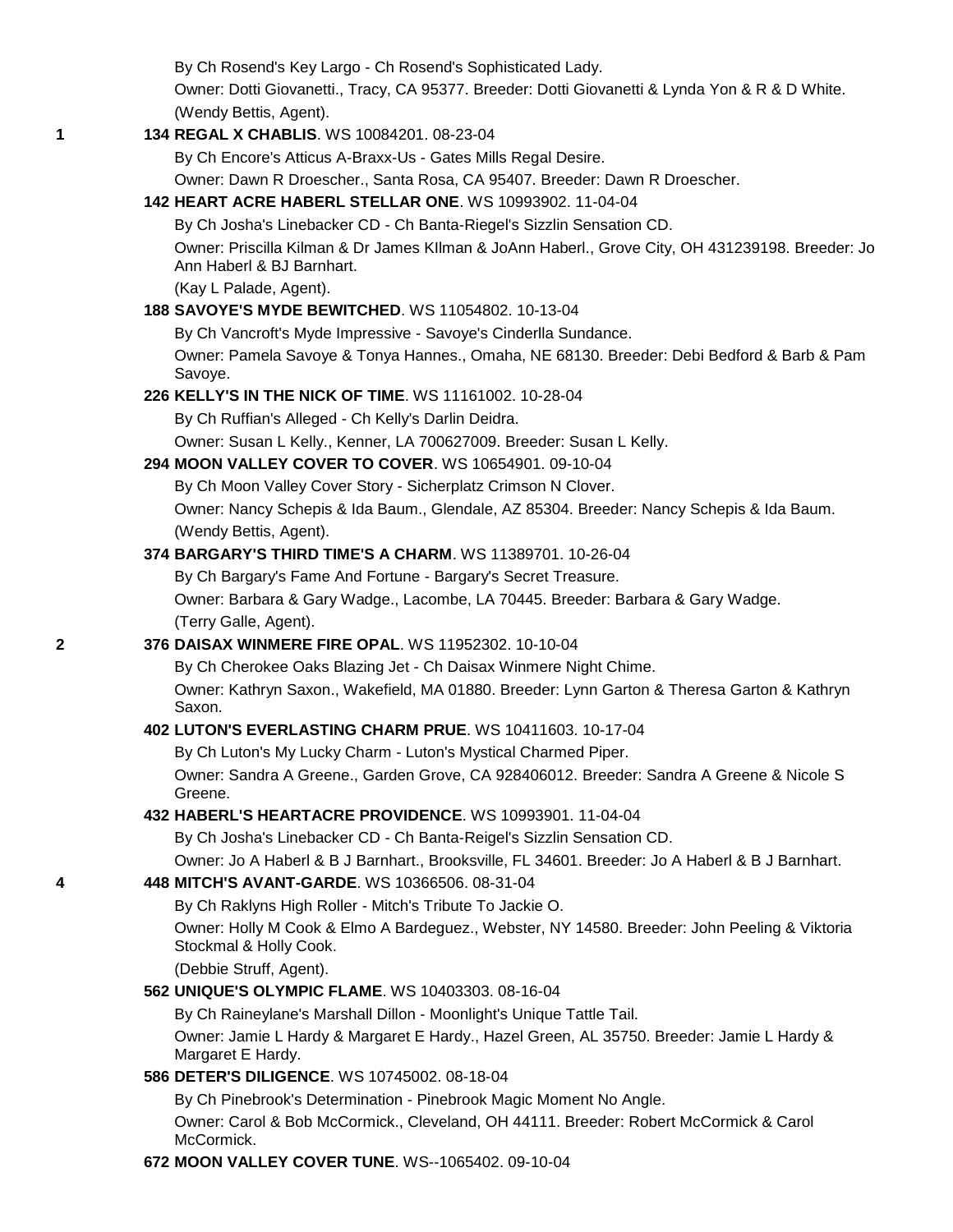By Ch Moon Valley Cover Story - Sicherplatz Crimson N Clover.

Owner: Nancy Schepis & Ida Baum., Glendale, AZ 85304. Breeder: Nancy Schepis & Ida Baum.

### **BOXERS. Futurity, 6 to 9 Months, Fawn Bitches.**

**16 [JUST-AWYN ECLIPSE](http://canis.infodog.com/files/bdogrsl1.prg;makc=WS_10729802;mdog=Just-Awyn_Eclipse;wins=all)**. WS 10729802. 11-02-04

By Ch Pinebrook's Legacy - Just-A-Wyn's Missletoe.

Owner: Ashley & Mary Lyn Wynieski., Elyria, OH 44035. Breeder: Mary Lyn Wynieski.

### **130 [CACHET'S IN THE HEAT OF THE NIGHT](http://canis.infodog.com/files/bdogrsl1.prg;makc=WS_10250201;mdog=Cachet_s_In_The_Heat_Of_The_Night;wins=all)**. WS 10250201. 08-16-04

By Ch Bee-Mike's One Night Stand - Ch Cachet's Reflection.

Owner: Len Magowitz & Lou Ann Tibbitts-Ridings., Troy, NY 12180. Breeder: Len Magowitz & Lou-Ann Tibbitts-Ridings.

### **144 [ELHARLEN'S OCEAN BREEZ](http://canis.infodog.com/files/bdogrsl1.prg;makc=CANPU_981115;mdog=Elharlen_s_Ocean_Breez;wins=all)**. CANPU 981115. 10-29-04

By Elharlen's Quest - Elharlen's Buena Vista.

Owner: Larry Strong & TerriLee Cossar & Eleanor & Harold Foley., South Rawdon,N.S., CN B0N 1Z0. Breeder: Eleanor & Harold Foley & TerriLee Cossar.

### **222 [JO-SAN'S CALIFORNIA GOLD](http://canis.infodog.com/files/bdogrsl1.prg;makc=WS_10094502;mdog=Jo-San_s_California_Gold;wins=all)**. WS 10094502. 09-12-04

By Ch Stardust Corporate Merger - Ch Shodandy's CC Rider.

Owner: Sandra Lynch., Broken Arrow, OK 740141566. Breeder: Carolyn Alexander & Sandra Lynch. (Tessie Savage, Agent).

### **260 [STANDING-O NITE SHADE](http://canis.infodog.com/files/bdogrsl1.prg;makc=WS_10845301;mdog=Standing-O_Nite_Shade;wins=all)**. WS 10845301. 11-03-04

By Ch Shadow's Nairobi - Ch Standing-O Bridget Bardo. Owner: Pamela Shaw-George., S Hamilton, MA 01982. Breeder: Pamela Shaw-George. (Marianne Claflin, Agent).

### **A 264 [BARGARY'S QUIET TIME](http://canis.infodog.com/files/bdogrsl1.prg;makc=WS_11389702;mdog=Bargary_s_Quiet_Time;wins=all)**. WS 11389702. 10-26-04

By Ch Bargary's Fame & Fortune - Bargary's Secret Treasure. Owner: Barbara & Gary Wadge., Lacombe, LA 70445. Breeder: Barbara & Gary Wadge. (Terri Galle, Agent).

# **274 [HARLYN'S IN YOUR DREAMS](http://canis.infodog.com/files/bdogrsl1.prg;makc=WS_10799301;mdog=Harlyn_s_In_Your_Dreams;wins=all)**. WS 10799301. 10-24-04

By Ch Standing-O Galaxie Gasheron - Masue's Hot Summer At Harlyn. Owner: Jeri Boccio., Brewster, MA 02631. Breeder: Joseph H & Carol S McGuire. (Debbie Struff, Agent).

## **290 [BURLWOOD'S STARFIRE D' DRACO](http://canis.infodog.com/files/bdogrsl1.prg;makc=WS_10473304;mdog=Burlwood_s_Starfire_D__Draco;wins=all)**. WS 10473304. 09-11-04

By Ven. Mex. Ch. Fandango's Forest - Ch Burlwood's Chick Flick. Owner: Francisco Ramos & Jorge Pinzon., Estrella Delsur,Izta, MX 09820. Breeder: Rhonda Nickels. (Jorge Pinzon, Agent).

## **300 [KAJA'S LATEST ADDITION](http://canis.infodog.com/files/bdogrsl1.prg;makc=WS_10656702;mdog=Kaja_s_Latest_Addition;wins=all)**. WS 10656702. 09-12-04

By Ch Kaja's Doc Elliott - Ch Kaja's Kami-O.

Owner: Janet E Smith & Brittany R Drye., Clarkston, MI 48346. Breeder: Janet E Smith & Brittany R Drye.

## **302 [HARLYN'S RUNNIN' DOWN A DREAM](http://canis.infodog.com/files/bdogrsl1.prg;makc=WS_10799302;mdog=Harlyn_s_Runnin__Down_A_Dream;wins=all)**. WS 10799302. 10-24-04

By Ch Standing-O Galaxie Gasheron - Masue's Hot Summer At Harlyn.

Owner: Joseph H & Carol S McGuire., Arlington, VA 22204. Breeder: Joseph H & Carol S McGuire.

### **320 [DONRAY'S FIRST LADY OF KENASHER](http://canis.infodog.com/files/bdogrsl1.prg;makc=WS_10447002;mdog=Donray_s_First_Lady_Of_Kenasher;wins=all)**. WS 10447002. 10-19-04

By Ch Kenasher's Hired Gun - Ch Donray's Mist Of The Lake.

Owner: Ken & Sherry Johnson., Hoschton, GA 30548. Breeder: Ray Bateman & Don Norred.

## **332 [DRACO Y NANTESS LAST DANCE](http://canis.infodog.com/files/bdogrsl1.prg;makc=WS_11373301;mdog=Draco_Y_Nantess_Last_Dance;wins=all)**. WS 11373301. 09-20-04

By Fandango's Forest - Ch Adellin's Annie With Luv By Bridger.

Owner: Linda A Kulow & Nancy & Tessie Savage., Plymouth, WI 530731218. Breeder: Linda A Kulow & Nancy & Tessie Savage.

### **438 [STANDING-O NITE SKY](http://canis.infodog.com/files/bdogrsl1.prg;makc=WS_10861801;mdog=Standing-O_Nite_Sky;wins=all)**. WS 10861801. 11-07-04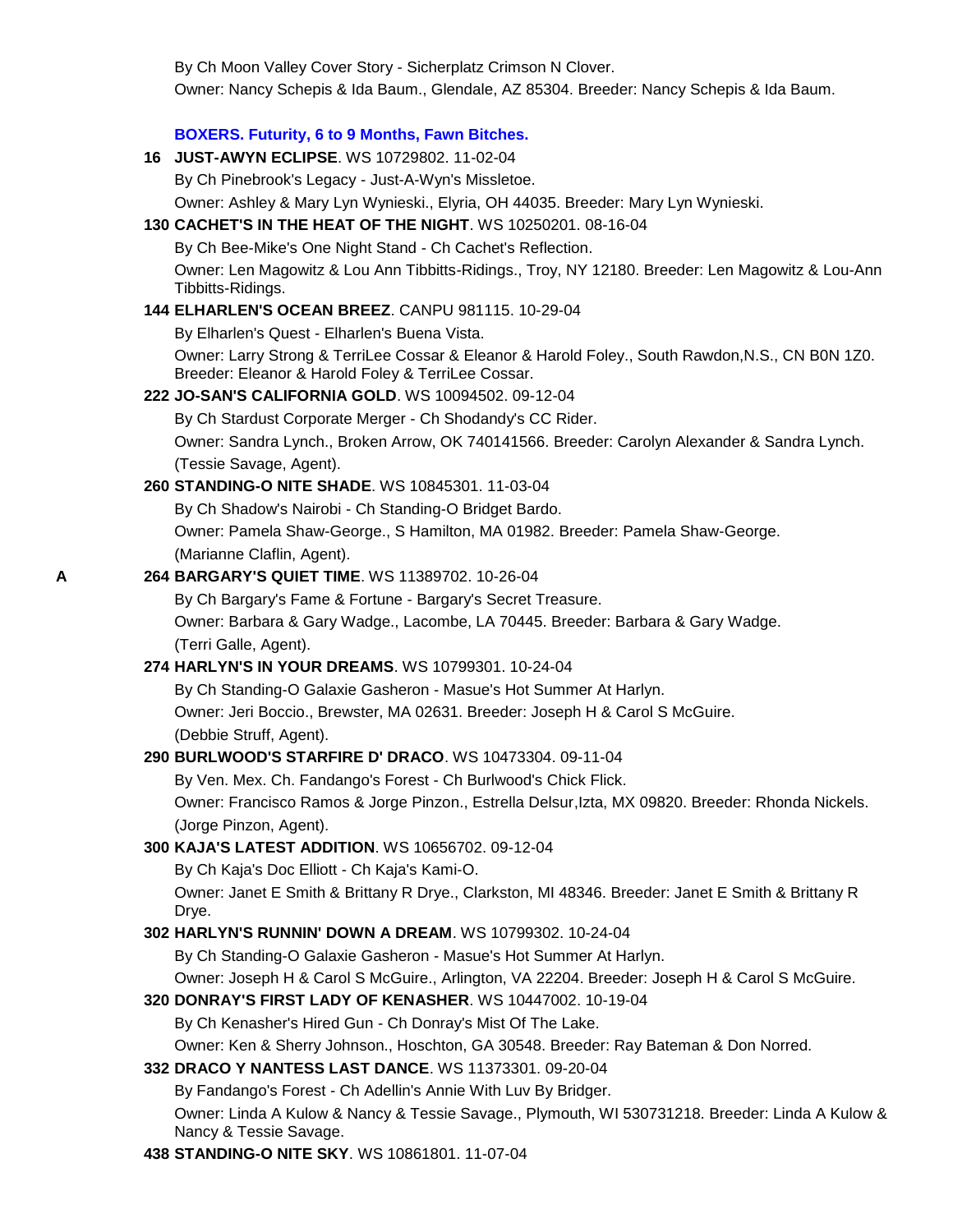By Standing-O Notorious - Ch Standing-O Piper Laurie.

Owner: Pamela Shaw George., South Hamilton, MA 01982. Breeder: R & D Boutillier & Pamela Shaw George.

(Marianne Claflin, Agent).

**1 456 [BURLWOOD'S HEARTS AFIRE](http://canis.infodog.com/files/bdogrsl1.prg;makc=WS_10473301;mdog=Burlwood_s_Hearts_Afire;wins=all)**. WS 10473301. 09-11-04

By Fandango Forest - Ch Burlwood's Chick Flick.

Owner: Ione Foster Rhonda A Nickels., Plattsmouth, NE 68048. Breeder: Rhonda A. Nickels.

**3 504 [BURLWOOD'S FIRED UP D' DRACO](http://canis.infodog.com/files/bdogrsl1.prg;makc=WS_10473303;mdog=Burlwood_s_Fired_Up_D__Draco;wins=all)**. WS 10473303. 09-11-04

By Fandango Forest - Ch Burlwood's Chick Flick.

Owner: Victor De La Garza & Jorge Pinzon., Guadalupe N.L., MX 67174. Breeder: Rhonda Nickels.

### **4 520 [BREHO TOO HOT TO HANDLE](http://canis.infodog.com/files/bdogrsl1.prg;makc=WS_09938801;mdog=Breho_Too_Hot_To_Handle;wins=all)**. WS 09938801. 09-13-04

By Ch Hi Master's Regal Fire Lord CD - Ch Breho I Bee Blazin'.

Owner: Roberto Elinan & Brenda Stuckey & Theresa Galle., Marietta, GA 300606450. Breeder: Brenda Stuckey & Theresa Galle.

### **526 [LOGAN ELM'S A LITTLE PIECE OF ME](http://canis.infodog.com/files/bdogrsl1.prg;makc=WS_10986301;mdog=Logan_Elm_s_A_Little_Piece_Of_Me;wins=all)**. WS 10986301. 10-02-04

By Ch Raklyn's Stealing The Show - Logan Elm's Little Miss Magic. Owner: Darin Woods & Kim Woods & Jeff Phillips & Kari H., Stoutsville, OH 43154. Breeder: Kari Hammer-Phillips & Jeff Phillips.

### **540 [LARICH ALJO'S MOVIE STAR AT MAXL](http://canis.infodog.com/files/bdogrsl1.prg;makc=WS_10182003;mdog=LaRich_Aljo_s_Movie_Star_At_Maxl;wins=all)**. WS 10182003. 09-04-04

By Ch LaRich Stars To The Maxl - Ch Aljo's Stardust Of LaRich.

Owner: Laverne Howard & Alma Hartsell., Beggs, OK 74421. Breeder: Alma Harstell & LaVerne Howard. (Patty Chandler, Agent).

# **2 564 [PEREZ'S CALIFORNIA DREAM'N](http://canis.infodog.com/files/bdogrsl1.prg;makc=WS_10094501;mdog=Perez_s_California_Dream_N;wins=all)**. WS 10094501. 09-12-04

By Ch Stardust Corporate Merger - Ch Shodandy's CC Rider. Owner: Dr Victor & Diana Perez., Leawood, KS 662243930. Breeder: Carolyn Alexander & Sandra Lynch.

## **618 [GREENFIELD'S SIMPLY IRRESISTIBLE](http://canis.infodog.com/files/bdogrsl1.prg;makc=WS_11804501;mdog=Greenfield_s_Simply_Irresistible;wins=all)**. WS 11804501. 10-13-04

By Ch Greenfield's Politically Incorrect - Greenfield's Touch And Go. Owner: Marianne Balzer & Phyllis Michaud., Charlotte, MI 48813. Breeder: Marianne Balzer. (Christa Chiaurro, Agent).

## **620 [BURLWOOD'S WILDFIRE D' DRACO](http://canis.infodog.com/files/bdogrsl1.prg;makc=WS_10473302;mdog=Burlwood_s_Wildfire_D__Draco;wins=all)**. WS 10473302. 09-11-04

By Ven. Mex. Ch. Fandango's Forest - Ch Burlwood's Chick Flick. Owner: Jorge Pinzon., Sammamish, WA 98074. Breeder: Rhonda Nickels. (Jorge Pinzon, Agent).

## **632 [KENDAL'S FANCY PANTS](http://canis.infodog.com/files/bdogrsl1.prg;makc=WS_10366505;mdog=Kendal_s_Fancy_Pants;wins=all)**. WS 10366505. 08-31-04

By Ch Raklyns High Roller - Mitch's Tribute To Jackie-O.

Owner: Viktoria Stockmal., Newtown, CT 06470. Breeder: John Peeling, Viktoria Stockmal & Holly Cook. (Debbie Struff, Agent).

## **658 [NANTESS CHASE THE RAINBOW](http://canis.infodog.com/files/bdogrsl1.prg;makc=WS_11373302;mdog=Nantess_Chase_The_Rainbow;wins=all)**. WS 11373302. 09-20-04

By Fandango's Forest - Ch Adellin's Annie With Luv By Bridger.

Owner: Nancy & Tessie Savage & Linda Kulow., Table Grove, IL 61482. Breeder: Nancy & Tessie Savage & Linda Kulow.

## **666 [ALJO'S AUTUMN LEAVES OF LARICH](http://canis.infodog.com/files/bdogrsl1.prg;makc=WS_10182001;mdog=Aljo_s_Autumn_Leaves_Of_LaRich;wins=all)**. WS 10182001. 09-04-04

By Ch LaRich Stars To The Maxl - Ch Aljo's Stardust Of LaRich.

Owner: Alma Hartsell & LaVerne Howard., Tulsa, OK 74128. Breeder: Alma Hartsell & Laverne Howard. (Lori McClain, Agent).

## **668 [DARVICK'S KICKING IT UP AT BEATY RD](http://canis.infodog.com/files/bdogrsl1.prg;makc=WS_10996301;mdog=Darvick_s_Kicking_It_Up_At_Beaty_Rd;wins=all)**. WS 10996301. 10-03-04

By Ch Darvick Hitech Regal Monopoly - Ch Rosend's Sweet Sensation.

Owner: Dr Susan Wilkinson & Darlene Vickers., San Angelo, TX 76904. Breeder: Darlene Vickers & Linda Yon.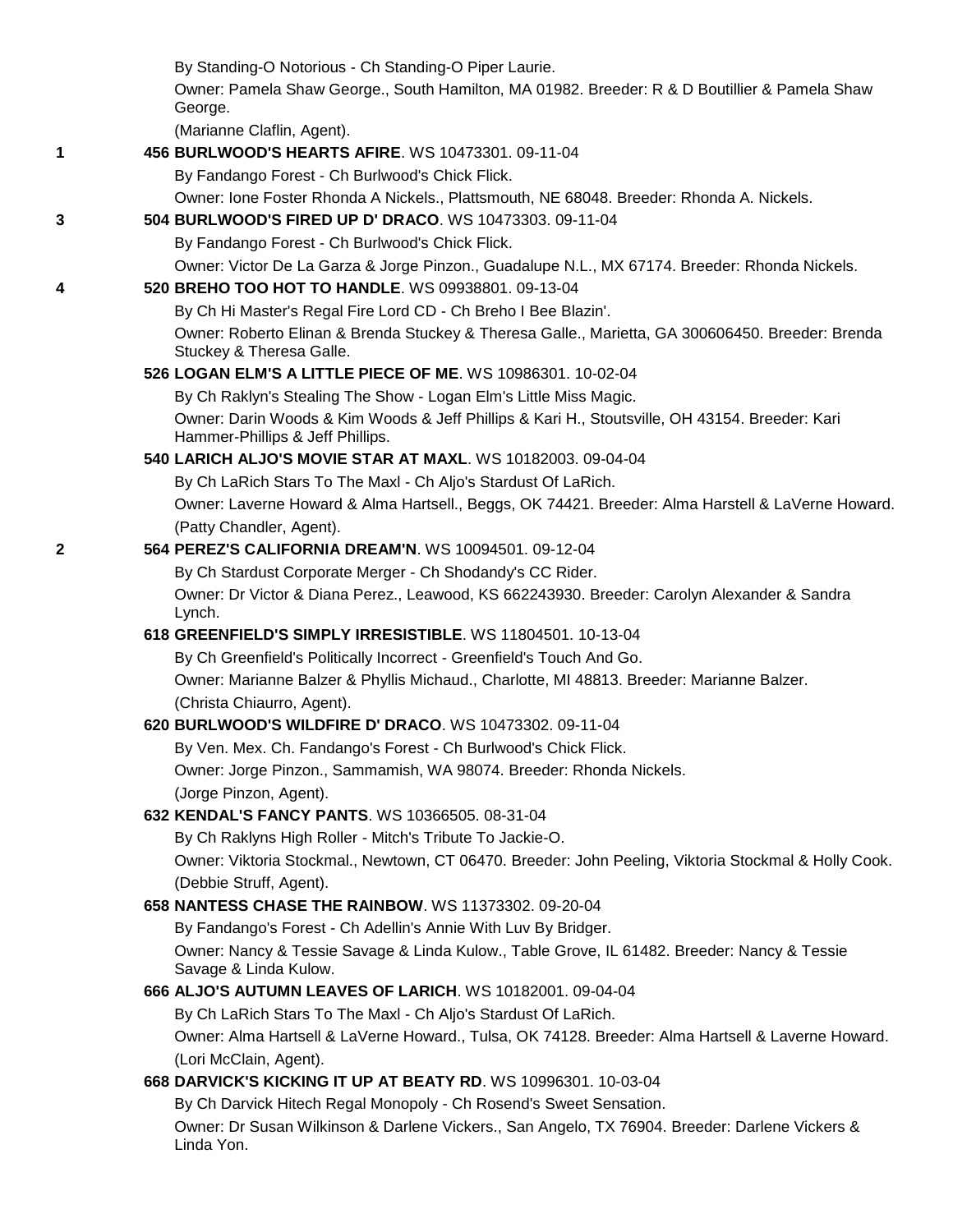#### **BOXERS. Futurity, 9 to 12 Months, Brindle Bitches.**

**30 [RUFFS DIAMONDS ARE FOREVER](http://canis.infodog.com/files/bdogrsl1.prg;makc=WS_09618607;mdog=Ruffs_Diamonds_Are_Forever;wins=all)**. WS 09618607. 07-05-04 By Ch Ruffian's Patent Pending - Bolducs Diamond In The Ruff. Owner: Keith & Denise Fry & Ike Liotto., Raceland, LA 70394. Breeder: Keith & Denise Fry & Ike Liotto. **1 44 MERICAL'S [LIGHTNING STRIKE](http://canis.infodog.com/files/bdogrsl1.prg;makc=WS_09526201;mdog=Merical_s_Lightning_Strike;wins=all)**. WS 09526201. 05-24-04 By Ch Burlwood's Thunderstruck - Ch Merical's Crackling Rosie. Owner: Calvin D Gruver & Meredith A Medler., Two Harbors, MN 55616. Breeder: Meredith A. Medler & Calvin D. Gruver. **92 [RAYPAT'S SECOND AND GOAL](http://canis.infodog.com/files/bdogrsl1.prg;makc=WS_08858405;mdog=Raypat_s_Second_And_Goal;wins=all)**. WS 08858405. 05-18-04 By Ch Raklyns Stealing The Show - Raypat's It's About Time. Owner: Robert Grimm & Carolyn Grimm., Gibsonia, PA 15044. Breeder: Pat Kisselovich & Lisa R Holden. **116 [TOP HAT'S RIDE SALLY RIDE](http://canis.infodog.com/files/bdogrsl1.prg;makc=WS_09181902;mdog=Top_Hat_s_Ride_Sally_Ride;wins=all)**. WS 09181902. 05-28-04 By Ch Kami-Kon Kini's Simply RAJA - Top Hat's Temperence Of RAJA. Owner: Debora & Charles Beasley & Avalon Jackson., Havana, FL 32333. Breeder: Debora & Charles Beasley. **148 [DUSTY ROAD'S TORNADO WARNING](http://canis.infodog.com/files/bdogrsl1.prg;makc=WS_09075801;mdog=Dusty_Road_s_Tornado_Warning;wins=all)**. WS 09075801. 06-20-04 By Ch Rosend's After Midnight - Victoria's Pennies From Haven. Owner: Judith M Pasbrig & Randall S Pasbrig., Peyton, CO 80831. Breeder: Randall S & Judith M Pasbrig & Jillian Fittinger. **166 [BREHO SEE ME SHINE](http://canis.infodog.com/files/bdogrsl1.prg;makc=WS_09140604;mdog=Breho_See_Me_Shine;wins=all)**. WS 09140604. 05-27-04 By Ch Breho Bee Shinin' - J-Lyn's EZ Double Trouble. Owner: Phyllis E Justice & Nathan Justice & Brenda M Stuc., Palmer, AK 99645. Breeder: Brenda M Stuckey& Theresa Galle. **170 [RUFFS EXQUISITE RUBY SOLITAIRE](http://canis.infodog.com/files/bdogrsl1.prg;makc=WS_09618605;mdog=Ruffs_Exquisite_Ruby_Solitaire;wins=all)**. WS 09618605. 07-05-04 By Ch Ruffian's Patent Pending - Bolducs Diamond In The Ruff. Owner: Keith Fry & Denise Fry & Ike Liotto., Raceland, LA 70394. Breeder: Denise Fry & Keith Fry & Ike Liotto. **190 [BULLET'S EMERALD IMAGE](http://canis.infodog.com/files/bdogrsl1.prg;makc=WS_08545504;mdog=Bullet_s_Emerald_Image;wins=all)**. WS 08545504. 05-11-04 By Ch SunDarby's KickinN Screaming - Petrie's First Mate. Owner: Dr Jacqueline Royce & Michelle Harrington., Sarasota, FL 34240. Breeder: Jerry J Shields & Alex Shields. (Danielle Butler, Agent). **198 [PAX' NIOBE](http://canis.infodog.com/files/bdogrsl1.prg;makc=WS_08520605;mdog=Pax__Niobe;wins=all)**. WS 08520605. 05-28-04 By Ch Pax' Victory Of Incognito - Pax' Magnificat Of Cachet. Owner: Audrey G Schnell., Porter, TX 773653044. Breeder: Audrey G Schnell. (Terri Galle, Agent). **208 [TADDS RUBY IN THE SKYE](http://canis.infodog.com/files/bdogrsl1.prg;makc=WS_09885305;mdog=Tadds_Ruby_In_The_Skye;wins=all)**. WS 09885305. 08-01-04 By Ch Schmidttad Rhinestone Cowboy - Tadd's Grecian Kiss Me Once. Owner: Trish Olinghouse & Donna Doane., Neosho, MO 64850. Breeder: Thomas & Donna Doane. (Tess Savage, Agent). **242 [LYNBARYS THE BEAT GOES ON](http://canis.infodog.com/files/bdogrsl1.prg;makc=PN_975106CAN;mdog=Lynbarys_The_Beat_Goes_On;wins=all)**. PN 975106CAN. 07-26-04 By Aracrest Jaffelin - Ch Lynbarys Showtime Sierra. Owner: Lianne Green & Barry Green & Lynn Green., Wakefield, QC, CN J0X 3G0. Breeder: Lianne Green & Barry Green & Lynn Green. (Nora McGrisin, Agent). **266 [MIRCOA'S RIVER BELLE](http://canis.infodog.com/files/bdogrsl1.prg;makc=WS_08499102;mdog=Mircoa_s_River_Belle;wins=all)**. WS 08499102. 05-18-04 By Ch Bix-L's Ricochet To Greyhawk - U-Turn's Mystic Image.

> Owner: Diana Greenhow., Fountian Valley, CA 92708. Breeder: Diana Greenhow. (Wendy Bettis, Agent).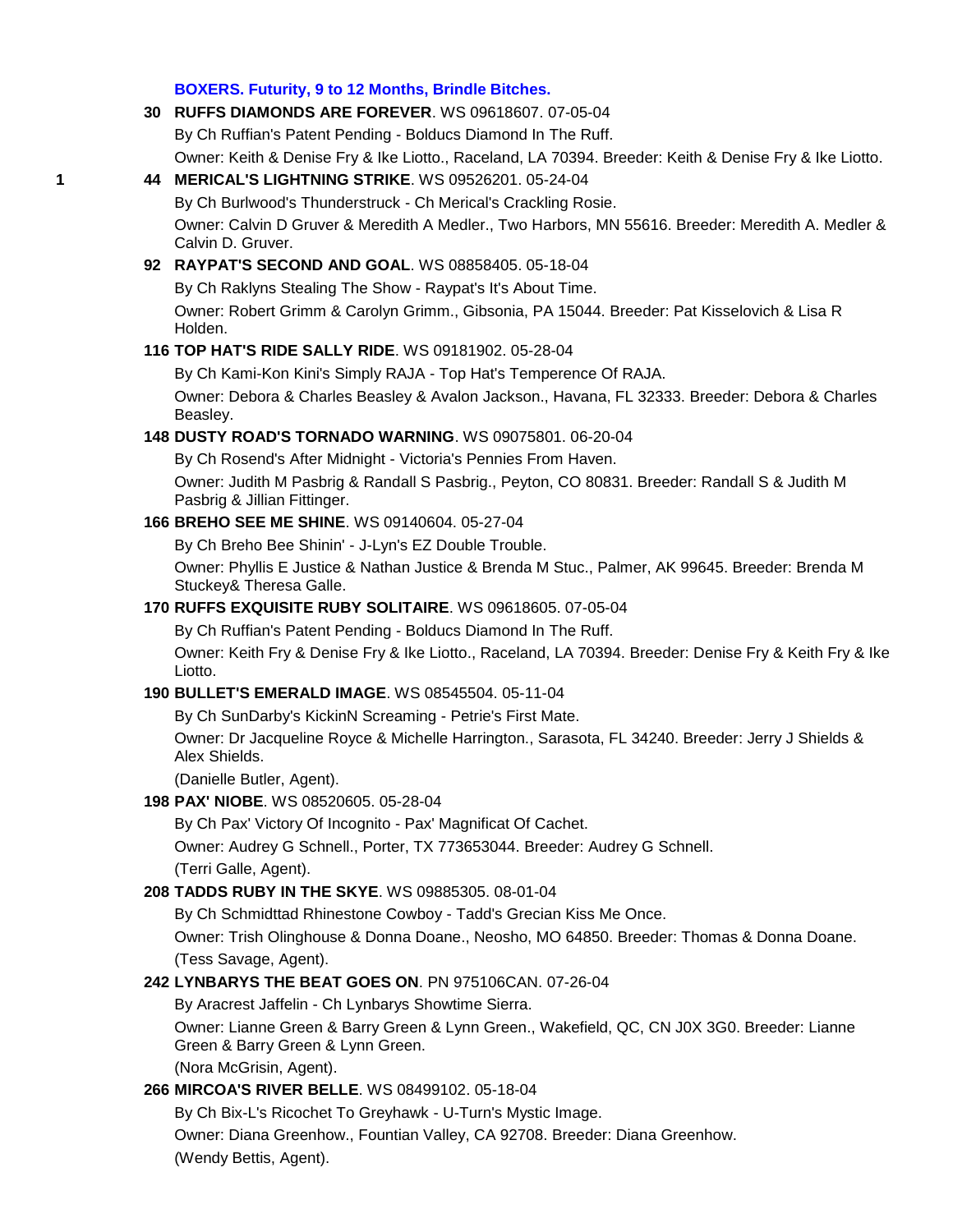|   | 296 CHERRYWOODS SPARKLE OF NY. WS 09817701, 08-04-04                                                                                 |
|---|--------------------------------------------------------------------------------------------------------------------------------------|
|   | By Ch Van Riper's Pretty Boy Floyd - Dutchess Of New York.                                                                           |
|   | Owner: Rodney Young., Poughkeepsie, NY 12603. Breeder: Rodney Young & Gail Malone.                                                   |
|   | (Kelly Hrbeck, Agent).                                                                                                               |
|   | 350 R & B'S DANICREST TARYN ROSE. WS 09750604. 06-12-04                                                                              |
|   | By Ch Scarborough Burgulis Galaxy - Coral Bay's Summer Storm.                                                                        |
|   | Owner: Dawn Dailey., Midway, TN 37809. Breeder: Betsy A Lisk & Russell Lisk III.                                                     |
|   | 364 RAYPAT'S FIRST AND TEN. WS 08858401. 05-18-04                                                                                    |
|   | By Ch Raklyn's Stealing The Show - Raypat's It's About Time.                                                                         |
|   | Owner: Pat Kisselovich & Lisa Holden., Elizabeth, PA 15037. Breeder: Pat Kisselovich & Lisa Holden.                                  |
| 3 | 386 HI-TECH'S GENESIS OF JEAMAR. WS 09952403. 06-13-04                                                                               |
|   | By Ch Hi-Tech's Basic Edition - Tara's Sparkling Diamond.                                                                            |
|   | Owner: Mary Lou Carroll & Jean Mattheiss., Ellicott City, MD 21042. Breeder: Barbara Grizlo & Zoila<br>Truesdale & Anthony Calvacca. |
|   | (Kimberly Calvacca, Agent).                                                                                                          |
| 4 | 450 ARACREST REPLAY HOLLY LANE. WS 12069802. 05-12-04                                                                                |
|   | By Ch Holly Lane's Wild As The Wind - Aracrest's Zelicious.                                                                          |
|   | Owner: Eileen McClintock & Norah Mcgriskin., Topeka, KS 66618. Breeder: Norah Mcgriskin & Eileen<br>McClintock.                      |
|   | 462 GARNSEY'S DOUBLE BUBBLE. WS 08938802. 06-21-04                                                                                   |
|   | By Ch Garnsey's Varsity Blues - Garnsey's Coquina.                                                                                   |
|   | Owner: Clayton G Haviland IV., Palm Beach Gardens, FL 33418. Breeder: Clayton G Haviland IV.                                         |
|   | (Page Conrad, Agent).                                                                                                                |
|   | 478 JAEGERHOUSE'S TOUCHE'. WS 11580901. 06-14-04                                                                                     |
|   | By Jagerhouse's Pure Steel - Jagerhouse's Masterpiece.                                                                               |
|   | Owner: Marta A Ettline., Cleverdale, NY 12820. Breeder: Verena M Jaeger.                                                             |
|   | (Lou-Ann Tibbitts-Ridings, Agent).                                                                                                   |
|   | 490 KEILANN'S NEWFOUND LEGACY. WS 09304502. 07-07-04                                                                                 |
|   | By Ch Bach's Tribute To Damarta - Keilann's Crazy Love.                                                                              |
|   | Owner: Sandra U Gaynor., E Freetown, MA 02717. Breeder: Sandra U Gaynor.                                                             |
|   | 492 PAWPRINT HOLLY GOLIGHTLY. WS 08597601. 05-25-04                                                                                  |
|   | By Ch Irondale's Jagged Edge - Ch Rosend's n PawPrint's New Year.                                                                    |
|   | Owner: Doug & Genie Hawkins & Christina Ghimenti., Hayward, CA 94544. Breeder: Christina Ghimenti.                                   |
|   | (James Bettis, Agent).                                                                                                               |
|   | 532 BAR-K'S BARBERINI. WS 09628402. 06-28-04                                                                                         |
|   | By Ch Brookwood's Full Moon - Ch Bar-k's Belperra.                                                                                   |
|   | Owner: Philip Koenig., Goshen, KY 40026. Breeder: Philip Koenig & Barbara Partlow.                                                   |
|   | (Jody Paquette, Agent).<br>560 SUNCHASE'S SIMPLY JOY. WS 09410705. 07-24-04                                                          |
|   | By Ch Sunchase's Zero To Hero UD AX AXJ - Simply Cody Two.                                                                           |
|   |                                                                                                                                      |
|   | Owner: Craig & Jennifer Tomko., Cortland, OH 44410. Breeder: Rhoda Goselin.<br>596 MANNIX'S REPLICA. WS 09569103. 07-04-04           |
|   | By Ch Cachet's Stetson Of Mannix - Mannix's Standing Ovation.                                                                        |
|   | Owner: Chris Koratsis & Laura Koratsis & Kathleen Schoyer., Campbell, NY 14821. Breeder: Kathleen<br>Schoyer.                        |
|   | (Pam Bober, Agent).                                                                                                                  |
|   | 600 LYNBARY'S BROOKLYN ROSE. PN957024CAN. 07-02-04                                                                                   |
|   | By Lynbary's Motivator - Lynbary's Earth Angel.                                                                                      |
|   | Owner: Denis Desparois & Barry & Lynn Green., Ormstown QB, CN J0S 1K0. Breeder: Lynn & Barry<br>Green.                               |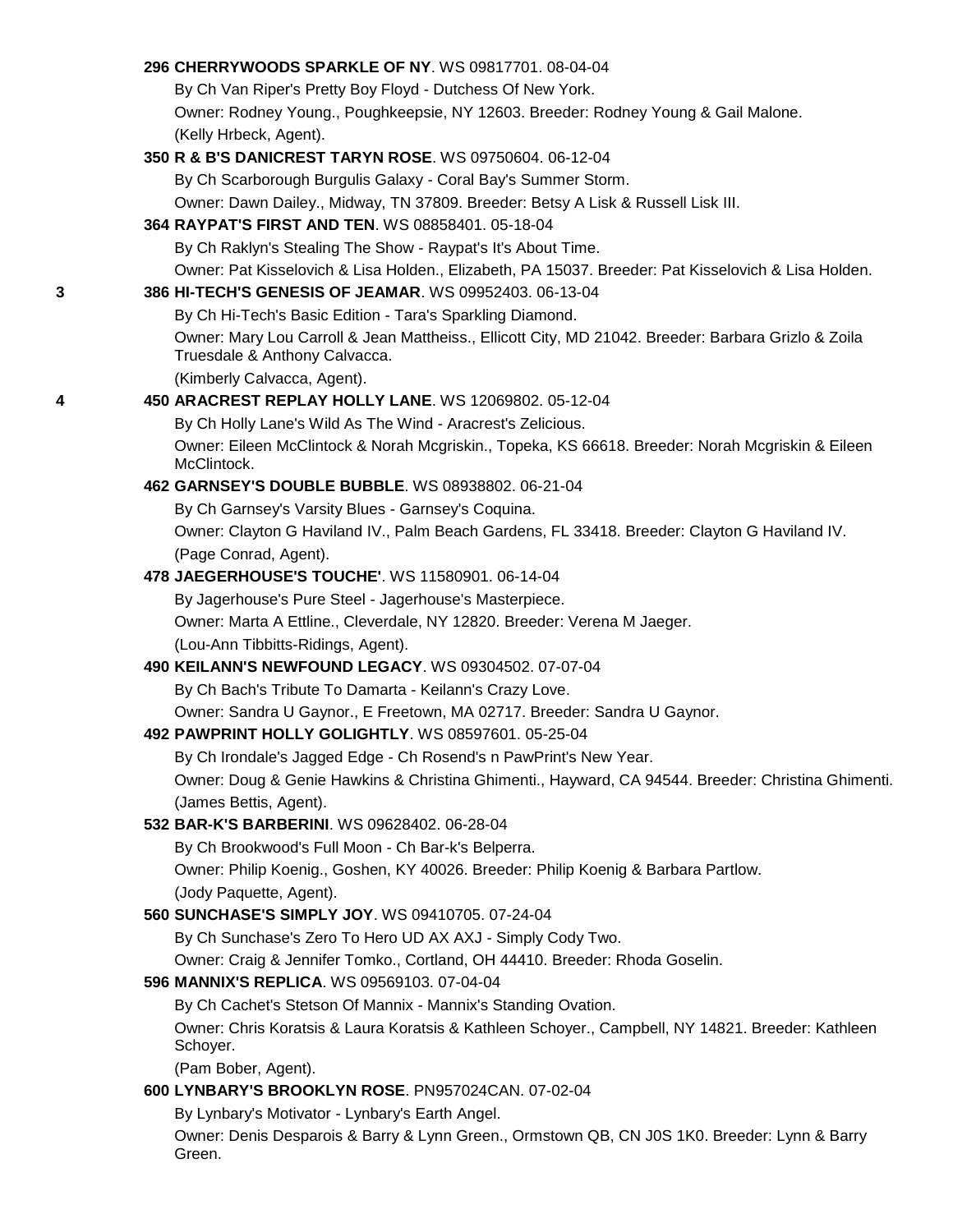**2 656 [SHARLEDAR'S SIMPLY DIVINE](http://canis.infodog.com/files/bdogrsl1.prg;makc=WS_08806801;mdog=Sharledar_s_Simply_Divine;wins=all)**. WS 08806801. 06-07-04 By Ch Kenasher's Divine Wind - Sharledar's Golden Lace. Owner: Sharon Darby., Dillsboro, IN 47018. Breeder: Sharon Darby. (Tami Mishler, Agent). **678 [PAX' NUNC DIMITTIS](http://canis.infodog.com/files/bdogrsl1.prg;makc=WS_08520603;mdog=Pax__Nunc_Dimittis;wins=all)**. WS 08520603. 05-28-04 By Ch Pax' Victory Of Incognito - Pax' Magnificat Of Cachet. Owner: Audrey G Schnell., Porter, TX 773653044. Breeder: Audrey G Schnell. (Terri Galle, Agent). **BOXERS. Futurity, 9 to 12 Months, Fawn Bitches. 34 [WHITE PINES CLASS ACT](http://canis.infodog.com/files/bdogrsl1.prg;makc=WS_09568503;mdog=White_Pines_Class_Act;wins=all)**. WS 09568503. 08-02-04 By Ch Bentbrooks Image Of Highnoon - Ch White Pines Brooke. Owner: Linda L Gasper & Robert W Gasper., Medina, OH 442568540. Breeder: Linda L Gasper & Robert Gasper. (Jack I Brown, Agent). **38 [WESTPHALIAS ENCHANTRESS](http://canis.infodog.com/files/bdogrsl1.prg;makc=WS_1032152;mdog=Westphalias_Enchantress;wins=all)**. WS 1032152. 07-11-04 By Ch Caprii's Woods End Spellcasster - Ch Westphalias Mystique Of Mirage. Owner: K E Camden., Columbus, OH 432162436. Breeder: K. E. Camden. **104 [BROOKWOOD'S BET ON A DREAM](http://canis.infodog.com/files/bdogrsl1.prg;makc=WS_09315501;mdog=Brookwood_s_Bet_On_A_Dream;wins=all)**. WS 09315501. 07-10-04 By Ch Brookwood's Dream Dancer - Ch Brookwood's Place Your Bets. Owner: Daniel & Bethany Glenn & Lee Ann Brooks., Ghent, KY 41045. Breeder: Lee A Brooks & Bethany Glenn. **3 152 [RONARD'S TOUJOURS MOI](http://canis.infodog.com/files/bdogrsl1.prg;makc=WS_09490701;mdog=Ronard_s_Toujours_Moi;wins=all)**. WS 09490701. 06-18-04 By Ch Steph J's Texas Sun Flair - Ch Ronard's Legendary Interlude. Owner: Sharon K Steckler., Sugar Land, TX 77478. Breeder: Sharon K Steckler. **154 [KARJEAN ZINGARA MELODRAMATIC](http://canis.infodog.com/files/bdogrsl1.prg;makc=WS_10311803;mdog=Karjean_Zingara_Melodramatic;wins=all)**. WS 10311803. 07-04-04 By Ch Holly Lane's Spin A Dream - Ch Scenicvu's Southern Charm. Owner: Mike & Carol Nesbitt & Tami Mishler., Medina, OH 44256. Breeder: Mike & Carol Nesbitt & Tami Mishler. **162 [RAMARCO'S COME](http://canis.infodog.com/files/bdogrsl1.prg;makc=WS_08750602;mdog=Ramarco_s_Come_Fly_With_Me;wins=all) FLY WITH ME**. WS 08750602. 05-12-04 By Ch Encore's Rock Solid - Ch Ramarco's License To Fly. Owner: Connie Burks., Greencastle, IN 46135. Breeder: Connie Burks. (Genine DeMaso, Agent). **204 [CACHET'S ROCK THE CRADLE OF LOVE](http://canis.infodog.com/files/bdogrsl1.prg;makc=WS_09182901;mdog=Cachet_s_Rock_The_Cradle_Of_Love;wins=all)**. WS 09182901. 06-27-04 By Ch Cachet's Rock-N-Roll - Cachet's Solitaire. Owner: L Magowitz & L Tibbitts-Ridings., Troy, NY 12180. Breeder: Leonard Magowitz. **212 [PINEBROOK'S LOTS OF MOXIE](http://canis.infodog.com/files/bdogrsl1.prg;makc=WS_10498302;mdog=Pinebrook_s_Lots_Of_Moxie;wins=all)**. WS 10498302. 07-27-04 By Pinebrook's Sudden Impact - Ch Pinebrook's You Must Love Me. Owner: Tom & Arlene Perret., Wooster, OH 44691. Breeder: Owners. **216 [HI-TECH TARA'S PASSION](http://canis.infodog.com/files/bdogrsl1.prg;makc=WS_09952402;mdog=Hi-Tech_Tara_s_Passion;wins=all)**. WS 09952402. 06-13-04 By Ch Hi-Tech Basic Edition - Tara's Sparkling Diamond. Owner: Tina Truesdale & Barbara Grizlo., Seekonk, MA 02771. Breeder: Barbara Grizlo & Tina Truesdale & Anthony Caldacca. (Handler: Kimberly Pastella). **272 [IVYLANE'S WAVE ON WAVE](http://canis.infodog.com/files/bdogrsl1.prg;makc=WS_09660301;mdog=Ivylane_s_Wave_On_Wave;wins=all)**. WS 09660301. 07-18-04 By Ch Raklyns High Stakes At Ivylane, TT - Garnsey's Surf Song At Ivylane. Owner: Tina Starr., Paradise, TX 76073. Breeder: Tina Starr & Robert Busby. **308 [TADD'S CRYSTAL BLUE PERSUASION](http://canis.infodog.com/files/bdogrsl1.prg;makc=WS_09783901;mdog=Tadd_s_Crystal_Blue_Persuasion;wins=all)**. WS 09783901. 07-10-04 By Ch Telstar's Back To Bodon - Ch Tadd's Cowgirl Blues.

Owner: Donna & Tom Doane., Random Lake, WI 53075. Breeder: Donna L Doane & Thomas Doane.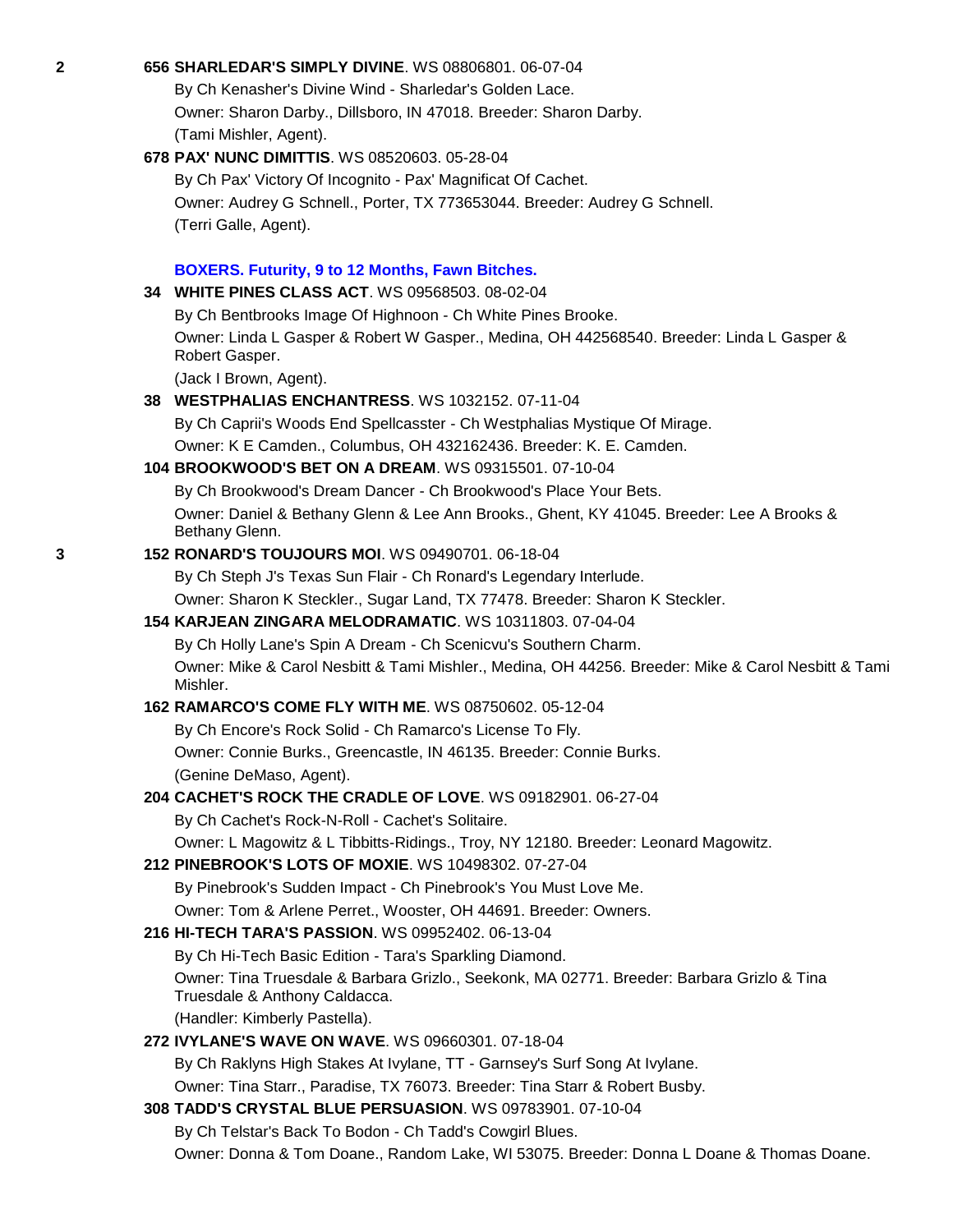(Tessie Savage, Agent).

|   | 342 KREYON'S VERY SPECIAL, WS 09815301, 05-16-04                                                                                                   |
|---|----------------------------------------------------------------------------------------------------------------------------------------------------|
|   | By Ch Kreyon's Easy Money - Kreyon's Rags To Riches.                                                                                               |
|   | Owner: Margaret O Krey., Westminster, MD 21157. Breeder: Sandra K Baginski & Margaret O Krey.                                                      |
|   | (Marylou Hatfield, Agent).                                                                                                                         |
| 4 | 354 BAYVIEW LEGAL DEFENSE. WS 09397602. 06-30-04                                                                                                   |
|   | By Ch Bayview Don't Be Cruel - Ch Bayview CherKei Jean Harlow.                                                                                     |
|   | Owner: John & Lavon Wilkinson., Coppell, TX 75019. Breeder: Ken Morrison & Paula Morrison & Justin.                                                |
|   | (Michael Shepherd, Agent).                                                                                                                         |
|   | 378 DUSTY ROAD'S ROSEBUD. WS 08867201. 06-15-04                                                                                                    |
|   | By Ch Dusty Road's Walk This Way - Dysty Road's Zuzu's Petals.                                                                                     |
|   | Owner: Judith M & Randll S Pasbrig., Peyton, CO 80831. Breeder: Randall & judith M Pasbrig.                                                        |
|   | 384 BRUSH HILL'S BELLISIMO. WS 09099706. 06-19-04                                                                                                  |
|   | By Ch Raklyns Showboat - Brush Hill's Hanky Panky.                                                                                                 |
|   | Owner: Louann Gardner & Ellen Bradley., Milton, MA 02186. Breeder: Ellen Bradley & Gary Stein.                                                     |
| 1 | 394 PRO'S BORDEAUX BLUES. WS 09997902. 06-19-04                                                                                                    |
|   | By Ch PRO's Original 501 Blues - Ch PRO's In Thy Image.                                                                                            |
|   | Owner: Jackie Elgin., McCormick, SC 29835. Breeder: Peggy Otto & William Dulaney.                                                                  |
|   | (Jack I Brown, Agent).                                                                                                                             |
|   | 430 WOODS END VANITY FAIR. WS 08553801. 05-15-04                                                                                                   |
|   | By Ch Capri's Woods End Spellcaster - Ch Champagne Touched By An Angel.                                                                            |
|   | Owner: Mrs Jack L Billhardt & Sergio Tenenbaum., New Canaan, CT 06840. Breeder: Mrs Jack L                                                         |
|   | Billhardt & Sergio Tenenbaum.                                                                                                                      |
|   | (Diego Fernando Garcia, Agent).                                                                                                                    |
|   | 476 DAVIDSONS STEALER OF DREAMS. WS 10809202. 06-22-04                                                                                             |
|   | By Ch Raklyns Stealing The Show - Ch Kreyon's Razzle Dazzle.                                                                                       |
|   | Owner: Ron & Kathy Jaeb., Maple Grove, MN 553693335. Breeder: Larelle A Clark & Margaret Krey.                                                     |
|   | (Gary Steele, Agent).                                                                                                                              |
|   | 480 PINEBROOK'S PAINTED DOLL. WS 10498301. 07-27-04                                                                                                |
|   | By Pinebrook's Sudden Impact - Ch Pinebrook's Bolero.                                                                                              |
|   | Owner: Tom & Arlene Perret., Wooster, OH 44691. Breeder: Owners.                                                                                   |
|   | 494 SENTRY'S STAR DUST. WS 09877908. 07-20-04                                                                                                      |
|   | By Ch KimKar's Hi-Tech Adventure - Sentry's Born To-B-Loud.                                                                                        |
|   | Owner: Christine Stander & JoAnna Wojciechowski., Garden City, MI 48135. Breeder: Christine Stander                                                |
|   | & Joanna Wojciechowski.                                                                                                                            |
|   | 498 SCHOENTALS FRAULEIN ELEANORA. WS 08957102. 05-14-04                                                                                            |
|   | By Ch Raklyn's Showboat - Ch Schoental's Fraulein Monika.                                                                                          |
|   | Owner: Chris & Cheryl Brown & Barbara R Compton & Gyleen., Hanover, PA 17331. Breeder: Barbara R<br>Compton & Gyleen X Fitzgerald & James W Pryde. |
|   | (Erin Struff, Agent).                                                                                                                              |
|   | 502 TOMAR'S COPACABANA SHOW GIRL. WS 10388404. 07-10-04                                                                                            |
|   | By Ch Nastinan's Love Me Tender - Ch Jopa's Golddigger Of Abbeyland.                                                                               |
|   | Owner: Tony & Mary Louewerse & Jordan Lauver., Cornwall, PA 17016. Breeder: Pat & Joe Rush &                                                       |
|   | Tony & Mary Louewerse.                                                                                                                             |
| 2 | 524 LISTON'S FOLLOW MY LEAD. WS 09606303. 05-24-04                                                                                                 |
|   | By Ch Hi-Tech Johnny J Of Boxerton - Ch Liston's She's All That.                                                                                   |
|   | Owner: Betsy Flis., Titusville, FL 32780. Breeder: Lisa Spohn.                                                                                     |
|   | (Kay L Palade, Agent).                                                                                                                             |
|   | 534 SENTRY'S GOLD DUST. WS 09877912. 07-20-04                                                                                                      |
|   | By Ch KimKar's Hi-Tech Adventure - Sentry's Born To-B-Loud.                                                                                        |
|   |                                                                                                                                                    |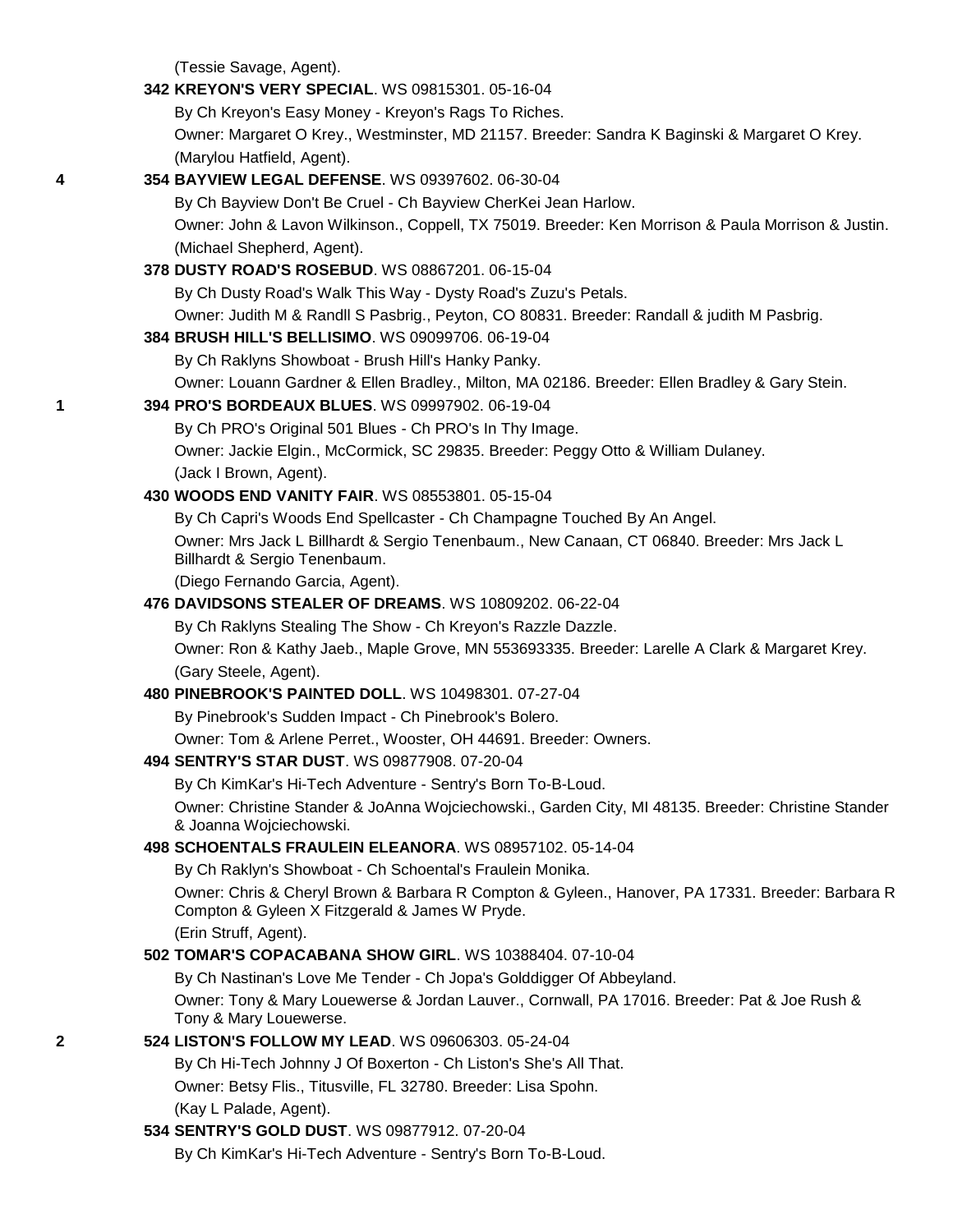Owner: Christine Stander & JoAnna Wojciechowski., Garden city, MI 48135. Breeder: Christine Stander & JoAnna Wojciechowski.

#### **548 [NASTINANS QUINELLA ARCHANGEL](http://canis.infodog.com/files/bdogrsl1.prg;makc=WS_09568803;mdog=Nastinans_Quinella_Archangel;wins=all)**. WS 09568803. 07-24-04

By Ch Renee's Brooklyn Bruiser - Kami-Ko N' Kini's Catania.

Owner: Bonnie & Vince Bianchi., Stafford, NY 14143. Breeder: Vince Bianchi & Bonnie Bianchi & Deborah Marshall.

(Ann Keil, Agent).

# **584 [WHITE PINES JAGGED EDGE](http://canis.infodog.com/files/bdogrsl1.prg;makc=WS_09568401;mdog=White_Pines_Jagged_Edge;wins=all)**. WS 09568401. 07-31-04

By Ch Bentbrook's Competitive Edge - Pinebrooks White Pine Jesse. Owner: Robert & Linda Gasper., Medina, OH 44256. Breeder: Robert & Linda Gasper. (Medley Small, Agent).

#### **A 598 [ERHABEN'S MERMAID RHAPSODY](http://canis.infodog.com/files/bdogrsl1.prg;makc=WS_09554508;mdog=Erhaben_s_Mermaid_Rhapsody;wins=all)**. WS 09554508. 06-14-04

By Ch Nastinan's Love Me Tender - Ch Suncrest's Seaside Ariel.

Owner: Camille Swartz-Stevens., Williston, FL 32696. Breeder: Camille Swartz-Stevens.

#### **612 [ROBINSON'S TO TAKE NOTE OF](http://canis.infodog.com/files/bdogrsl1.prg;makc=WS_09493103;mdog=Robinson_s_To_Take_Note_Of;wins=all)**. WS 09493103. 07-27-04

By Ch Nastinan's Love Me Tender - Ch Robinson's Hi-Tech Treasurer. Owner: Janet E Smith & Delma K Robinson., Clarkston, MI 48346. Breeder: William T & Delma K Robinson.

# **654 [SUNCREST'S SOCIAL GRACES AT MAXL](http://canis.infodog.com/files/bdogrsl1.prg;makc=WS_09535302;mdog=Suncrest_s_Social_Graces_At_Maxl;wins=all)**. WS 09535302. 07-26-04

By Ch Maxl's Golden Boy - Ch Suncrest's I'm A Knockout.

Owner: Lori McClain & Olive Lee-Waters., Beggs, OK 74421. Breeder: Olive Lee-Waters.

### **664 [HI-STAND'S MY LIL' WHISKEY GIRL](http://canis.infodog.com/files/bdogrsl1.prg;makc=WS_10074012;mdog=Hi-Stand_s_My_Lil__Whiskey_Girl;wins=all)**. WS 10074012. 07-24-04

By Ch Hi-Stand's How Do Ya Like "Me" Now - Hightrails Who Love's Ya. Owner: Charlie Hays., Paola, KS 660711547. Breeder: Robin Petit.

# **680 [BRUSH HILL MARGARITA OF SHADOW](http://canis.infodog.com/files/bdogrsl1.prg;makc=WS_09333002;mdog=Brush_Hill_Margarita_Of_Shadow;wins=all)**. WS 09333002. 06-23-04 By Shadow's Dacquari - Brush Hill's Mad For Madeline. Owner: Liz Sullivan & Ellen Bradley., Fitchburg, MA 01420. Breeder: Ellen Bradley. (Debbie Struff, Agent).

#### **BOXERS. Futurity, 12 to 15 Months, Brindle Bitches.**

## **22 [RAINEYLANE-PB DRUM MAJORETTE](http://canis.infodog.com/files/bdogrsl1.prg;makc=WS_08618602;mdog=Raineylane-PB_Drum_Majorette;wins=all)**. WS 08618602. 04-24-04

By Raineylane's Different Drum - Ch Raineylane's Havenrun Sable. Owner: Philip S Johnson & Barbara Isaacs., Charleston, WV 25306. Breeder: Jack I Brown & Bridget J Brown.

(Jack I Brown, Agent).

#### **86 [HEART ACRES MUSIC OF INTERLUDE](http://canis.infodog.com/files/bdogrsl1.prg;makc=WS_08590302;mdog=Heart_Acres_Music_Of_Interlude;wins=all)**. WS 08590302. 05-02-04

By Ch Bee-Mike's One Night Stand - Ch Cinnrhee Belle Of Heart Acre. Owner: James Kilman & Priscilla Kilman., Grove City, OH 431239198. Breeder: James & Priscilla Kilman & H Medley Small & M Ashman.

# (Jerry W Bryant, Agent).

### **2 118 [RAINEYLANE'S BLACK KORVETTE](http://canis.infodog.com/files/bdogrsl1.prg;makc=WS_08618601;mdog=Raineylane_s_Black_Korvette;wins=all)**. WS 08618601. 04-24-04

By Raineylane's Different Drum - Ch Raineylanes Havenrun Sable.

Owner: K Page Conrad., Port St Lucie, FL 34984. Breeder: Jack & Bridget Brown.

### **244 [HEART ACRE CINNRHEE BELLA NOLTE](http://canis.infodog.com/files/bdogrsl1.prg;makc=WS_08590301;mdog=Heart_Acre_Cinnrhee_Bella_Nolte;wins=all)**. WS 08590301. 05-02-04

By Ch Bee-Mike's One Night Stand - Ch Cinnrhee Belle Of Heart Acre. Owner: Dr Jas & P Kilman H M Snall & M Ashman., Grove City, OH 431239198. Breeder: Dr Jas & P Kilman & H Small & M Ashman.

#### **328 [LADI LUCKS MAGIC IN MOTION OF EWING](http://canis.infodog.com/files/bdogrsl1.prg;makc=WS_09038301;mdog=Ladi_Lucks_Magic_In_Motion_Of_Ewing;wins=all)**. WS 09038301. 04-27-04

By Ch Ewing's Maverick Of Maxl - Ch Ladi Lucks Magical Illusion.

Owner: Mark & Janet Ewing., Greenwood, MO 64034. Breeder: Shelli McGregor.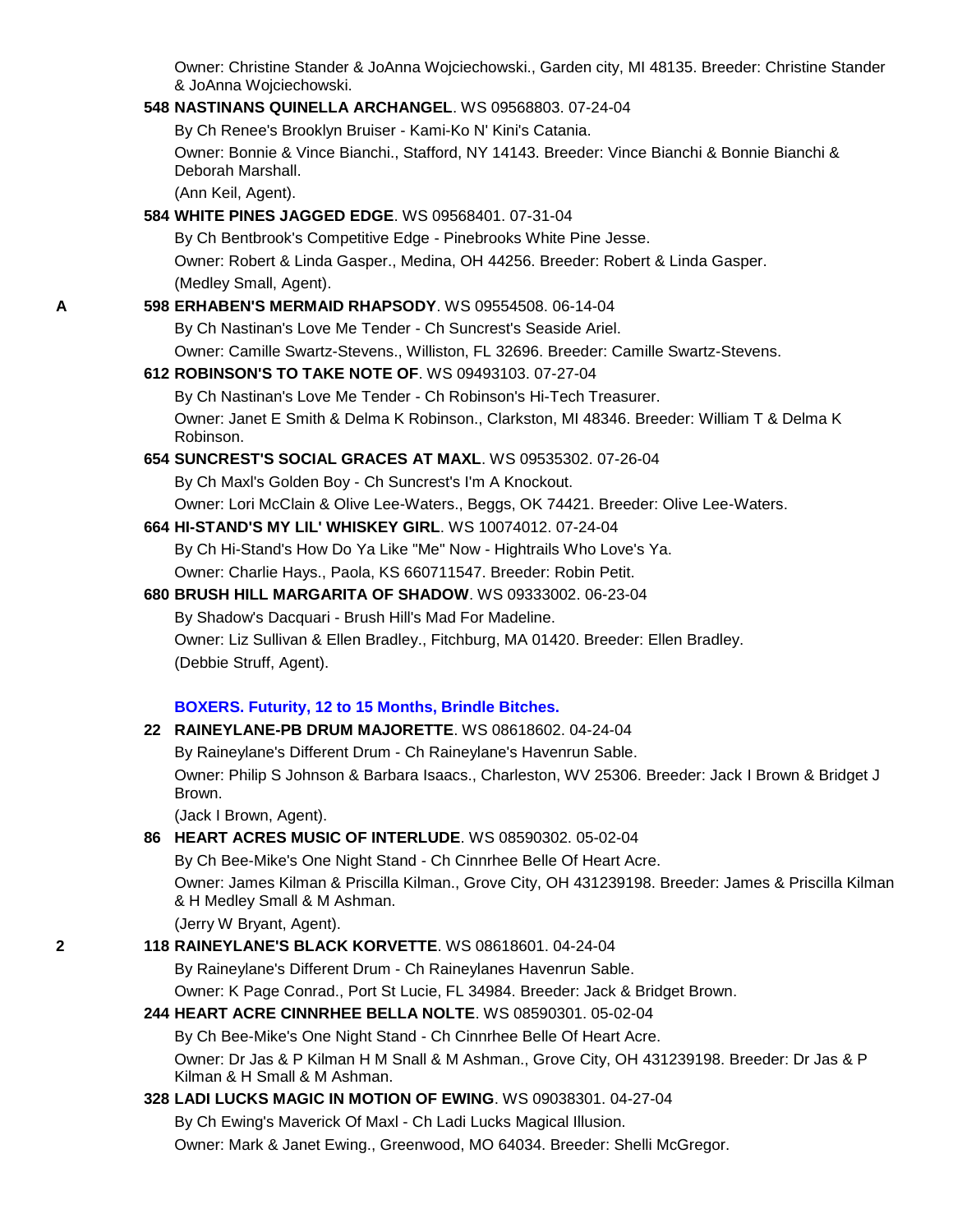(Lori McClain, Agent).

#### **3 334 [HAPPYTAILS OF LAUREN LEE LTD](http://canis.infodog.com/files/bdogrsl1.prg;makc=WS_07778401;mdog=Happytails_of_Lauren_Lee_LTD;wins=all)**. WS 07778401. 03-19-04

By Ch Breezewood's Lord of Wystmont CD - Ch Bavaria's Into The Mystic. Owner: John Heintz & David Schary & Amy Bieri., Hawthorn Woods, IL 60047. Breeder: Amy & Todd Bieri.

(Jerry W Bryant, Agent).

#### **372 [BENTBROOK'S SHADOW DANCER](http://canis.infodog.com/files/bdogrsl1.prg;makc=WS_07499204;mdog=Bentbrook_s_Shadow_Dancer;wins=all)**. WS 07499204. 02-13-04

By Bentbrook's High Noon's Shadow - Ch Bentbrooks Barter For Roses. Owner: Barbara O Carroll., Wisconsin Rapids, WI 54494. Breeder: Barbara O Carroll. (Kimberlie Steele, Agent).

#### **388 [HEART ACRE CINNRHEE B R CUPID](http://canis.infodog.com/files/bdogrsl1.prg;makc=WS_07869902;mdog=Heart_Acre_Cinnrhee_B_R_Cupid;wins=all)**. WS 07869902. 02-13-04

By Ch Whitepine One And Only - Heart Acres Dogwood Hot Line. Owner: Dr J Kilman & P M Kilman & H Medley Small & M Ashman., Grove City, OH 431239198. Breeder: Dr J Kilman & P M Kilman & H Medley & M Ashman.

(Kay L Palade, Agent).

#### **400 [CINRHEE K PARK MISTRESS OF MAGIC](http://canis.infodog.com/files/bdogrsl1.prg;makc=WS_08590303;mdog=Cinrhee_K_Park_Mistress_Of_Magic;wins=all)**. WS 08590303. 05-02-04

By Ch Bee-Mike's One Night Stand - Ch Cinnrhee Belle Of Heart Acre. Owner: Dr Donald Craig., Rothesay, NB E2H1E8. Breeder: James Kilman & H Medley Small & M Ashmore & P Kilman.

(Marjorie Ross, Agent).

### **4 418 [HEART ACRE'S CHARISMA OF CINNRHEE](http://canis.infodog.com/files/bdogrsl1.prg;makc=WS_08590305;mdog=Heart_Acre_s_Charisma_Of_Cinnrhee;wins=all)**. WS 08590305. 05-02-04

By Ch Bee-Mike's One Night Stand - Ch Cinnrhee Belle Of Heart Acre.

Owner: Carol L Herman., Monrovia, MD 21770. Breeder: James Kilman & H Medley & Margaret Ashman & P Kilman.

### **436 [DENEVI'S ABSOLUTE NCONTEMPT AGIN](http://canis.infodog.com/files/bdogrsl1.prg;makc=WS_09005301;mdog=DeNevi_s_Absolute_NContempt_Agin;wins=all)**. WS 09005301. 04-10-04

By Ch DeNevi's Ketel One Ticket2Fun - Ch Goldfield's Stolichnaya MOV. Owner: Catherine DeNevi-Burris & Mike Burris., Vista, CA 92081. Breeder: Catherine DeNevi-Burris. (Cheryl Cates, Agent).

#### **1 464 [EASTWINDS LUNAR ECLIPSE](http://canis.infodog.com/files/bdogrsl1.prg;makc=WS_07937309;mdog=Eastwinds_Lunar_Eclipse;wins=all)**. WS 07937309. 02-25-04

By Ch Highrivers Taylor Made Of Backwoods - Ch Emerald Luciana At Eastwind. Owner: Tom & Gale Shay., Natchez, MS 39120. Breeder: Tom Shay, Sarah Neely, Renee Emerson, Gale Shay.

(Michael Shepherd, Agent).

#### **518 [INDIGO'S JEWEL OF SONORA](http://canis.infodog.com/files/bdogrsl1.prg;makc=WS_09050301;mdog=Indigo_s_Jewel_Of_Sonora;wins=all)**. WS 09050301. 05-09-04

By Ch Burlwood's Thunderstruck - Ch Donandru-Vicson Mystic Madison.

Owner: Lynn Cooch & Diane Monson., Anoka, MN 55303. Breeder: Diane M Monson & Lynn Cooch.

### **574 [OBEAR'S ANGELINA JO BEAR](http://canis.infodog.com/files/bdogrsl1.prg;makc=WS_08600601;mdog=Obear_s_Angelina_Jo_Bear;wins=all)**. WS 08600601. 04-30-04

By Red Clay's Crash Course - Obear's Drewcila Vambear.

Owner: Ginger Aubert., Cumming, GA 30040. Breeder: Ginger Aubert.

### **616 [RAINEYLANE RODLIN ALABMABELL](http://canis.infodog.com/files/bdogrsl1.prg;makc=WS_08618603;mdog=Raineylane_Rodlin_Alabmabell;wins=all)**. WS 08618603. 04-24-04

By Ch Raineylane's Different Drum - Ch Raineylane's Havenrun Sable. Owner: Rod & Linda Norris., Smith's Falls ON, CN K7A 5B8. Breeder: Jack I Brown & Bridget Brown. (Jack I Brown, Agent).

#### **BOXERS. Futurity, 12 to 15 Months, Fawn Bitches.**

- **4 12 [SUMMIT ASH NAUGHTY NORA](http://canis.infodog.com/files/bdogrsl1.prg;makc=WS_07599501;mdog=Summit_Ash_Naughty_Nora;wins=all)**. WS 07599501. 02-17-04 By Ch Garnsey's Varsity Blues - Summit Ash Night Moves. Owner: Patricia B Boyd., West Palm Bch, FL 334187211. Breeder: Patricia B Boyd.
	- **52 [LUVDOZE AFFAIRS OF THE HEART](http://canis.infodog.com/files/bdogrsl1.prg;makc=WS_08678101;mdog=Luvdoze_Affairs_Of_The_Heart;wins=all)**. WS 08678101. 02-27-04 By Ch Arriba Talisman Ego - Ch Raineylane's Buckingham Nicks.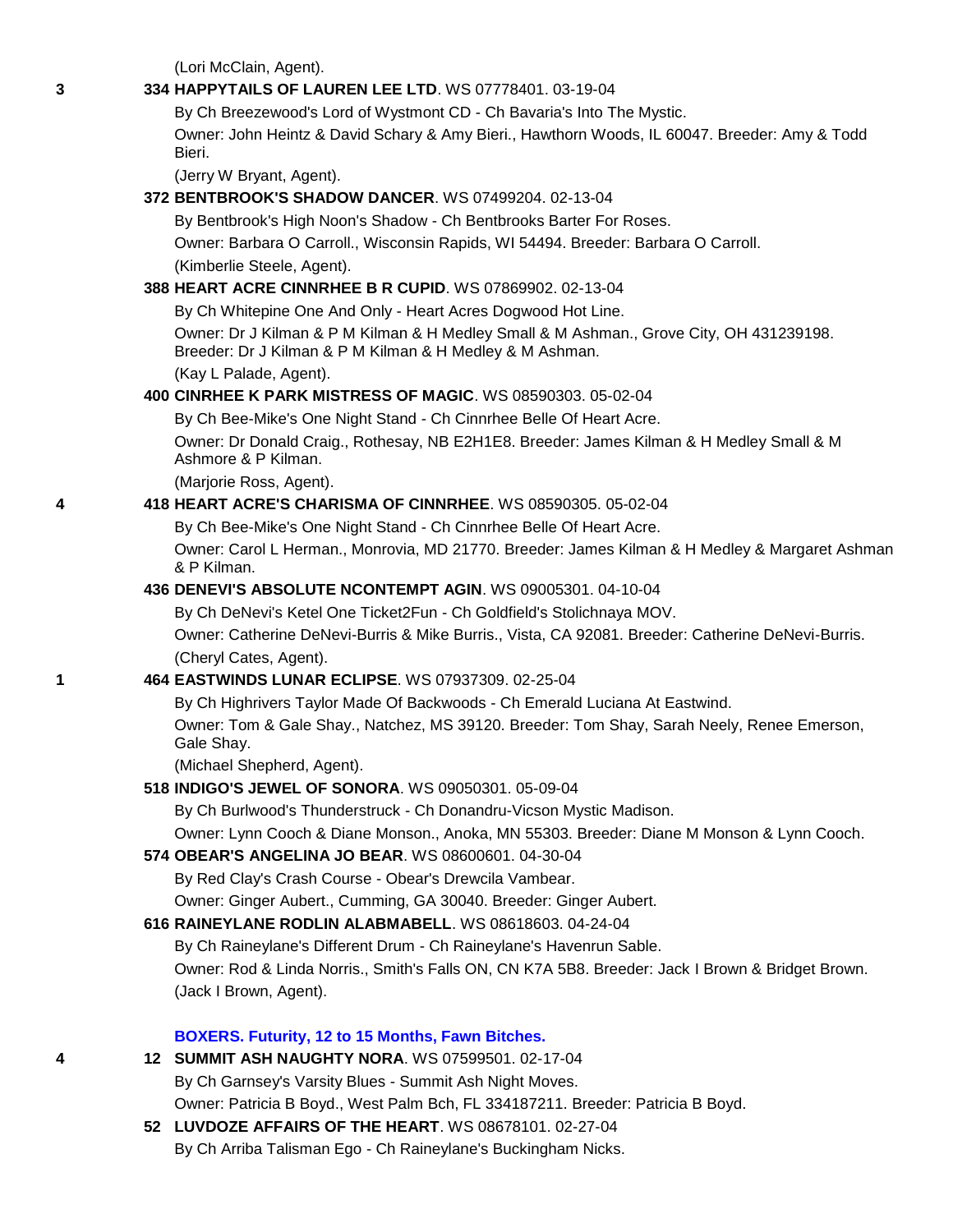Owner: Juanita P Barbaro & Jeffery M Barbaro., Covington, LA 70433. Breeder: Jeffery M. Barbaro & Juanita P. Barbaro.

(Jack I Brown, Agent).

**A 62 [DREAMWEAVERS NOTORIOUS MAXL](http://canis.infodog.com/files/bdogrsl1.prg;makc=WS_08443502;mdog=Dreamweavers_Notorious_Maxl;wins=all)**. WS 08443502. 03-15-04

By Ch Maxl RaAnn's Playboy Of Mylife - Ch Dreamweaver's Uno Dos Tres Of Maxl. Owner: Mario Quiroz & Pam Rohr & Lori McClain., Krum, TX 76249. Breeder: Pamela Rohr & Lori McClain.

## **90 [COPPER HILLS PIECE O'MY HEART](http://canis.infodog.com/files/bdogrsl1.prg;makc=WS_07453203;mdog=Copper_Hills_Piece_O_My_Heart;wins=all)**. WS 07453203. 02-12-04

By Ch Telstars Don Giovanni - Ch Savoyes Santana Star. Owner: Mike & Monika LaBodie., Manor, TX 78653. Breeder: Cindy L Baril. (Ike Liottio, Agent).

### **262 [BERLANE'S BELIEVE IN ME](http://canis.infodog.com/files/bdogrsl1.prg;makc=WS_09617101;mdog=Berlane_s_Believe_In_Me;wins=all)**. WS 09617101. 03-11-04

By Ch Berlane's Causin An Uproar, CDX - Ch Berlane's Flyin High. Owner: Sharon & Ron Berry., Ardrossan, CN T8E 2L5. Breeder: Sharon & Ron Berry. (Kimberlie Steele, Agent).

### **3 280 [TREFOIL'S PRINCESS JAZZ-MIN](http://canis.infodog.com/files/bdogrsl1.prg;makc=WS_08860803;mdog=Trefoil_s_Princess_Jazz-Min;wins=all)**. WS 08860803. 05-08-04

By Ch Trefoil's Drum Major - Trefoil's Deerview Celebrity. Owner: Susan L Coston., Windham, CT 062802215. Breeder: Susan L Coston. (Kimberly Pastella, Agent).

**326 [JAYRBAR'S PRAIRIE ROSE SERENADE](http://canis.infodog.com/files/bdogrsl1.prg;makc=WS_07899504;mdog=JayRBar_s_Prairie_Rose_Serenade;wins=all)**. WS 07899504. 02-20-04

By Ch Heldenbrand's Great Expectations - JayRBar's Legacy Of HollyLane. Owner: Elizabeth & James Phillips., Lawrence, KS 66047. Breeder: Shanon Marks & Elizabeth Phillips.

### **340 [STANDING-O ENCORE X YANKEE](http://canis.infodog.com/files/bdogrsl1.prg;makc=WS_08365401;mdog=Standing-O_Encore_X_Yankee;wins=all)**. WS 08365401. 03-30-04

By Ch Standing-O Image X Luckyjades - Ch Yankee's Homecoming. Owner: Pamela Shaw-George., South Hamilton, MA 01982. Breeder: Marge Fogarty. (Marianne Claflin, Agent).

## **2 474 [ENSIGN'S LADY LIBERTY](http://canis.infodog.com/files/bdogrsl1.prg;makc=WS_08467002;mdog=Ensign_s_Lady_Liberty;wins=all)**. WS 08467002. 04-19-04

By Ch Encore's Atticus A-Braxx-Us - Denbar's Millennial Dream Girl. Owner: Bruce & Mary Jo Andreu & Annette Clark., Mountain View, CA 94040. Breeder: Annette Clark. (Cheryl Cates, Agent).

### **1 588 [ENSIGN'S DRAMA QUEEN AT BRANDIWINE](http://canis.infodog.com/files/bdogrsl1.prg;makc=WS_08467001;mdog=Ensign_s_Drama_Queen_At_Brandiwine;wins=all)**. WS 08467001. 04-19-04

By Ch Encore's Atticus A-Braxx-Us - Denbars Millennial Dream Girl. Owner: Roberta L Smith & Annette Clark., DuBois, PA 158019041. Breeder: Annette Clark. (Kimberly Pastella, Agent).

### **BOXERS. Futurity, 15 Months & Under 18 Months, Brindle Bitches.**

**8 [NANTESS STRUTS YOURSELF](http://canis.infodog.com/files/bdogrsl1.prg;makc=WS_07382802;mdog=Nantess_Struts_Yourself;wins=all)**. WS 07382802. 01-12-04 By Ch Raklyns Showboat - Ch Nantess Spin To Win. Owner: Kim Utzinger & Nancy Savage & Tessie Savage., Morton, IL 61550. Breeder: Nancy Savage & Tessie Savage. **26 [SHADIGEE'S EYE OF THE STORM](http://canis.infodog.com/files/bdogrsl1.prg;makc=WS_06499301;mdog=Shadigee_s_Eye_Of_The_Storm;wins=all)**. WS 06499301. 12-12-03 By Ch HighRivers Taylor Made Of Backwoods - Interlude's Whispered Rumor. Owner: Mary Jane Nowak & Lee Nowak., Alvaton, KY 42122. Breeder: Lee Nowak & Mary Jane Nowak. **28 [CH BACKWOODS-CONQUESTS LITTLE MS MAGIC](http://canis.infodog.com/files/bdogrsl1.prg;makc=WS_07785801;mdog=Ch_Backwoods-Conquests_Little_Ms_Magic;wins=all)**. WS 07785801. 01-30-04 By Ch Highrivers Taylor Made Of Backwoods - Ch Rosend's"N"Backwood's Material Girl. Owner: Debbie White & Robert White & Sarah South., San Jose, CA 951241106. Breeder: Sarah South

& Lynda Yon.

(Kimberlie Steele, Agent).

# **4 74 [ENCORE ANOMAR TIRAMISU](http://canis.infodog.com/files/bdogrsl1.prg;makc=WS_07355602;mdog=Encore_Anomar_Tiramisu;wins=all)**. WS 07355602. 02-10-04

By Ch Encore's Atticus A-Braxx-Us - Ch Encore's Jet Setter.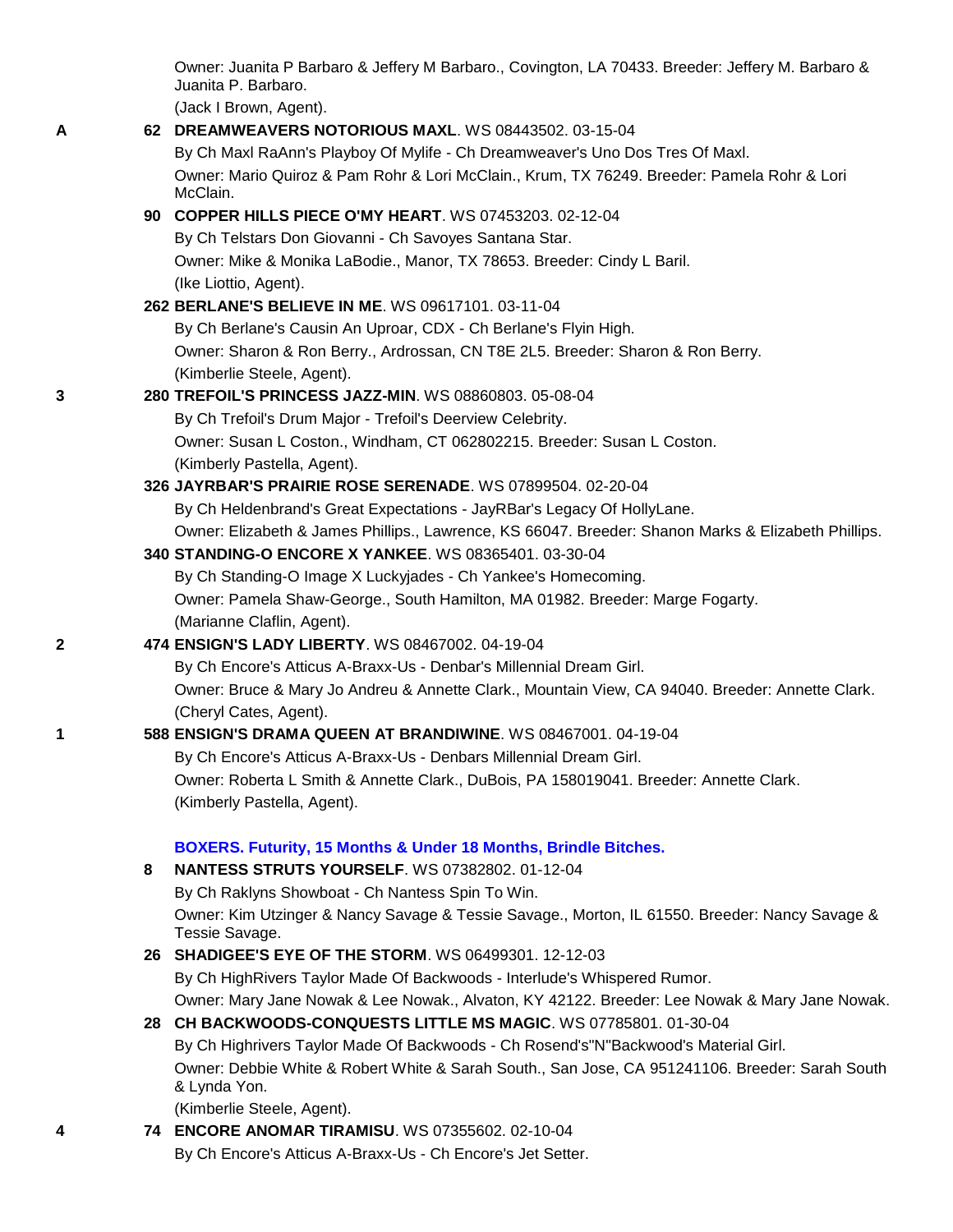Owner: Joanne Hutchins & Cheryl Cates., Ramona, CA 920651649. Breeder: Joanne Hutchins & Cheryl Cates.

### **2 122 [CH RAINMAKER'S EXQUISITELY TAYLORED](http://canis.infodog.com/files/bdogrsl1.prg;makc=WS_06639801;mdog=Ch_Rainmaker_s_Exquisitely_Taylored;wins=all)**. WS 06639801. 12-20-03

By Ch HighRivers Taylor Made Of Backwoods - Ch Xcel's Exquisite Tradition.

Owner: Gregory Stevens & Kay Peiser & Danielle Butler & Ash., Ocala, FL 34471. Breeder: Gregory E Stevens.

### **136 [MAXLAN BREHO VERTICAL FLIGHT](http://canis.infodog.com/files/bdogrsl1.prg;makc=WS_07128304;mdog=Maxlan_Breho_Vertical_Flight;wins=all)**. WS 07128304. 11-14-03

By Ch Breho I Bee Shinin' - Ch Maxlan's Golden Bit.

Owner: Theresa Galle, Brenda Stuckey & Bill Maxie., Frisco, TX 75034. Breeder: Bill Maxie & Terri Galle.

### **196 [BACKWOODS WHAT U WANT BABY I GOT IT](http://canis.infodog.com/files/bdogrsl1.prg;makc=WS_07785802;mdog=Backwoods_What_U_Want_Baby_I_Got_It;wins=all)**. WS 07785802. 01-30-04

By Ch HighRivers Taylor Made Of Backwoods - Ch Rosends N Backwoods Material Girl. Owner: Sarah South., Town Creek, AL 35672. Breeder: Sarah South Lynda Yon. (Sherry Canciamelle, Agent).

### **224 [TAJ'S ANGEL IN DISGUISE](http://canis.infodog.com/files/bdogrsl1.prg;makc=WS_07061801;mdog=Taj_s_Angel_In_Disguise;wins=all)**. WS 07061801. 11-14-03

By Ch Holly Lane's Spin A Dream - Ch Tenebo's Taj Touch Of Violet.

Owner: Debra Lugo & Audeliz Lugo., Klamath Falls, OR 97603. Breeder: Debra Lugo & Leta Larsen. (Wendy Bettis, Agent).

## **278 [NANTESS SHOWSTOPPER](http://canis.infodog.com/files/bdogrsl1.prg;makc=WS_073282803;mdog=Nantess_Showstopper;wins=all)**. WS 073282803. 01-12-04

By Ch Raklyns Show Boat - Ch Nantess Spin To Win.

Owner: Candace Boyd & N & T Savage., Landisville, PA 17538. Breeder: Nancy & Tessie Savage. (Marylou Hatfield, Agent).

## **368 [SUNCHASE'S LITTLE BLACK DRESS](http://canis.infodog.com/files/bdogrsl1.prg;makc=WS--0697006;mdog=Sunchase_s_Little_Black_Dress;wins=all)**. WS--0697006. 11-20-03

By Ch Sunchase's Zero To Hero UD AX AXJ - Simply Cher.

Owner: Tracy L Hendrickson & Rhoda Goselin., Tulsa, OK 74133. Breeder: Rhoda Goselin.

### **500 [SPECTRUM-SCARBORO INDIGO BLUE](http://canis.infodog.com/files/bdogrsl1.prg;makc=WS_08669901;mdog=Spectrum-Scarboro_Indigo_Blue;wins=all)**. WS 08669901. 11-15-03

By Ch Jems-Rosend's Jamin Uptown - Spectrum's Tiger Lil.

Owner: C Tremblay & Va Zurflieh., Plant City, FL 33565. Breeder: Willmore & Zurflieh & Geiger.

## **514 [TRIPLE CROWN'S THIEF OF HEARTS](http://canis.infodog.com/files/bdogrsl1.prg;makc=WS_07855304;mdog=Triple_Crown_s_Thief_Of_Hearts;wins=all)**. WS 07855304. 11-22-03

By Ch Raklyns Stealing The Show - Ch Triple Crown's Alacazam.

Owner: Cathy & Bill Sylvester & Betty & Jay Breneman., Elverson, PA 19520. Breeder: Cathy & Bill Sylvester & Ginny Shames & Tami Mishler.

(Carmen Skinner, Agent).

## **3 530 [MUELLERS TOUCH OF MAGIC](http://canis.infodog.com/files/bdogrsl1.prg;makc=WS_06599502;mdog=Muellers_Touch_Of_Magic;wins=all)**. WS 06599502. 11-30-03

By Ch Muellers Believe It Or Not - Connemara Legacy To Syrr Run.

Owner: Zane & Delma Sheaffer & Roxann & Wayne Miller., Richfield, PA 170869609. Breeder: Roxann Miller & Marion Hughes.

## **1/BJF/GFW 578 [CRYSTO'S BREATHLESS](http://canis.infodog.com/files/bdogrsl1.prg;makc=WS_06923001;mdog=Crysto_s_Breathless;wins=all)**. WS 06923001. 12-08-03

By Ch Crysto's Image Of Arriba - Ch Crysto's Bewitched.

Owner: Anthony & Crystal Finney & Tami Mishler., Kannapolis, NC 28081. Breeder: Anthony & Crystal Finney.

## **604 [OAK KNOLL'S FOREVER EDEN](http://canis.infodog.com/files/bdogrsl1.prg;makc=WS_07751201;mdog=Oak_Knoll_s_Forever_Eden;wins=all)**. WS 07751201. 01-14-04

By Ch HighRivers Taylor Made Of Backwoods - Ch Brookfield's Jewel Of Oak Knoll.

Owner: B Briley & D Mueller & T Guetersloh., St Louis, MO 63116. Breeder: Teresa Guetersloh.

### **652 [SHADIGEE'S MOONLIT MIRAGE](http://canis.infodog.com/files/bdogrsl1.prg;makc=WS_06499302;mdog=Shadigee_s_Moonlit_Mirage;wins=all)**. WS 06499302. 12-12-03

By Ch HighRivers Taylor Made Of Backwoods - Interlude's Whispered Rumor.

Owner: Alicia Feldhousen , Lee Nowak & Mary Jane Nowak., Alvaton, KY 42122. Breeder: Lee Nowak & Mary Jane Nowak.

### **BOXERS. Futurity, 15 Months & Under 18 Months, Fawn Bitches.**